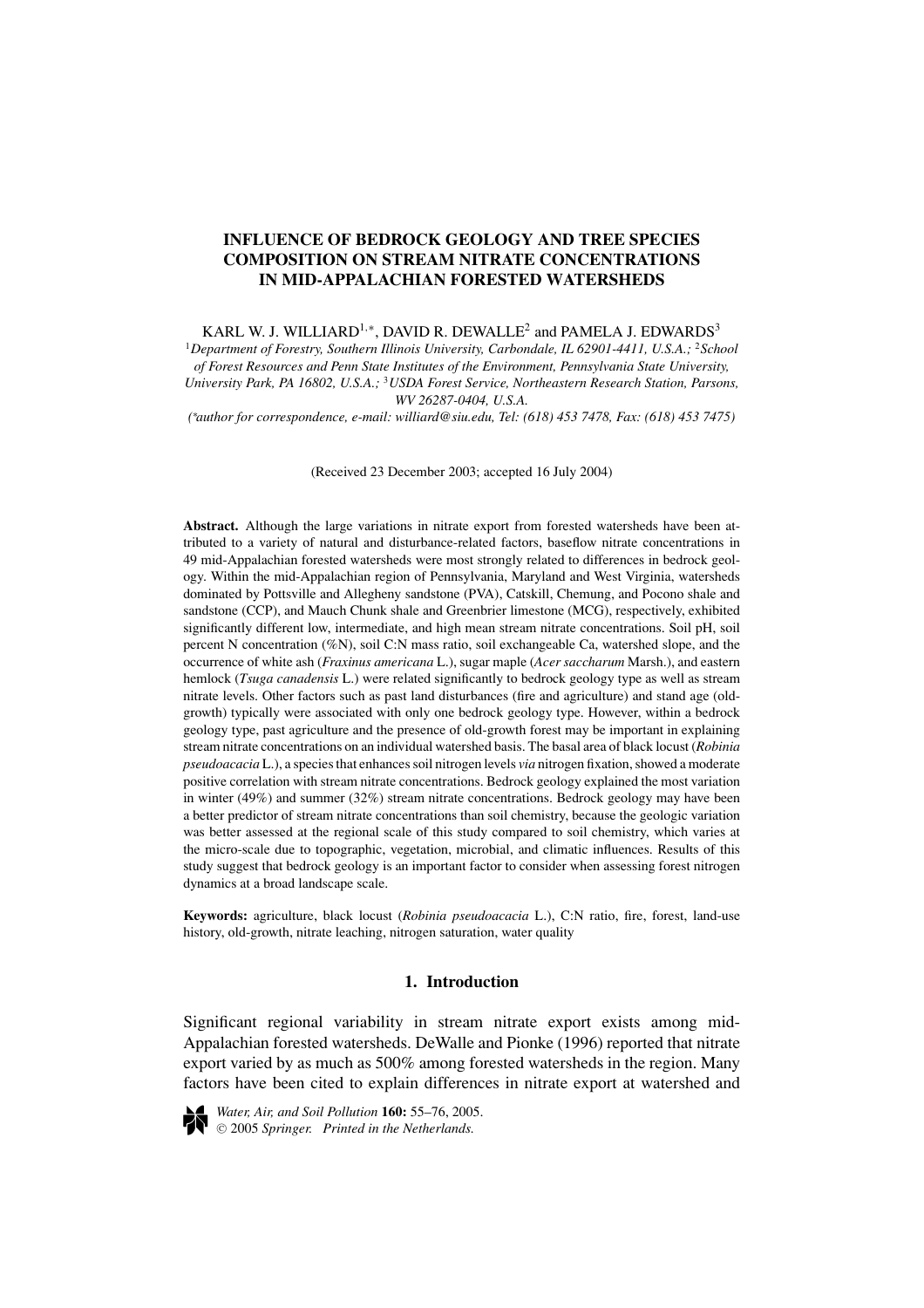regional scales, including differences in wet and dry atmospheric nitrogen deposition (Johnson and Lindberg, 1992; Dise and Wright, 1995; Aber *et al.*, 2003), soil nitrogen cycling processes and soil chemistry (Goodale and Aber, 2001; Lovett *et al.*, 2002; Ollinger *et al.*, 2002), forest species composition (Van Miegroet and Cole, 1984; Binkley and Valentine, 1991; Lewis and Likens, 2000; Lovett *et al.*, 2000), stand age (Vitousek and Reiners, 1975; Goodale and Aber, 2001), past land disturbance history (Raison, 1979; Alriksson and Olsson, 1995; Compton and Boone, 2000; Goodale *et al.*, 2000), and insect defoliation (Swank *et al.*, 1981; Webb *et al.*, 1995; Eshleman *et al.*, 1998; Drohan and DeWalle, 2002).

In the most comprehensive assessment of nitrogen cycling in North America, the Integrated Forest Study (IFS), Johnson and Lindberg (1992) reported that atmospheric nitrogen deposition rates explained only 11% of the variation in nitrate leaching from 16 watersheds. Williard *et al.* (1997) found that atmospheric deposition rates were not important in explaining differences in nitrate export from mid-Appalachian forested watersheds. Even though atmospheric wet and dry nitrogen deposition rates are relatively high in the mid-Appalachian region  $(9.2–11.1 \text{ kg N} \text{ ha}^{-1}$  per year), they do not differ greatly from West Virginia to northwestern Pennsylvania where regional differences in nitrate export were observed (Williard *et al.*, 1997). Lovett *et al.*(2000) also found that variations in stream nitrate concentrations were not attributable to differences in atmospheric deposition in the Catskill Mountains of southeastern New York. However, atmospheric nitrogen deposition still plays an important role in the nitrogen cycling of these forested watersheds, since chronic nitrogen deposition is the dominant external input of nitrogen into these ecosystems, especially in the northeastern United States.

Johnson and Lindberg (1992) found that soil nitrogen mineralization rates explained the most variation (44%) in nitrate export from forested IFS watersheds. Controls of soil mineralization rates include soil moisture content, temperature, C:N ratios, and pH (Alexander, 1977; Paul and Clark, 1996). These factors, in turn, are controlled by other ecosystem conditions. Soil moisture and temperature are controlled by climatic and topographic conditions. Soil C:N ratios are affected by overstory vegetation type and stand age, amount of N-fixation, and past land disturbances. Soil pH is controlled by the buffering capacity of the soil, which is influenced by bedrock geology and biogeochemical processes.

Of these underlying potential causes of stream nitrate variation, bedrock geology, past land disturbance (fire, agriculture, and logging), forest species composition, and stand age were included in the experimental design of this study. Variability in stream pH, specific electrical conductance (SEC), base cation concentrations, and alkalinity have been attributed to differences in bedrock geology (Johnson and Reynolds, 1977; Ponce *et al.*, 1979; Silsbee and Larson, 1982), though little research has examined stream nitrate and bedrock geology relationships (Dahlgren, 1994; Holloway *et al.*, 1998). In some areas of the western United States, bedrock has been shown to be a source of nitrogen, in the form of ammonium incorporated into the interlayer of minerals (muscovite and sericite) (Dahlgren, 1994;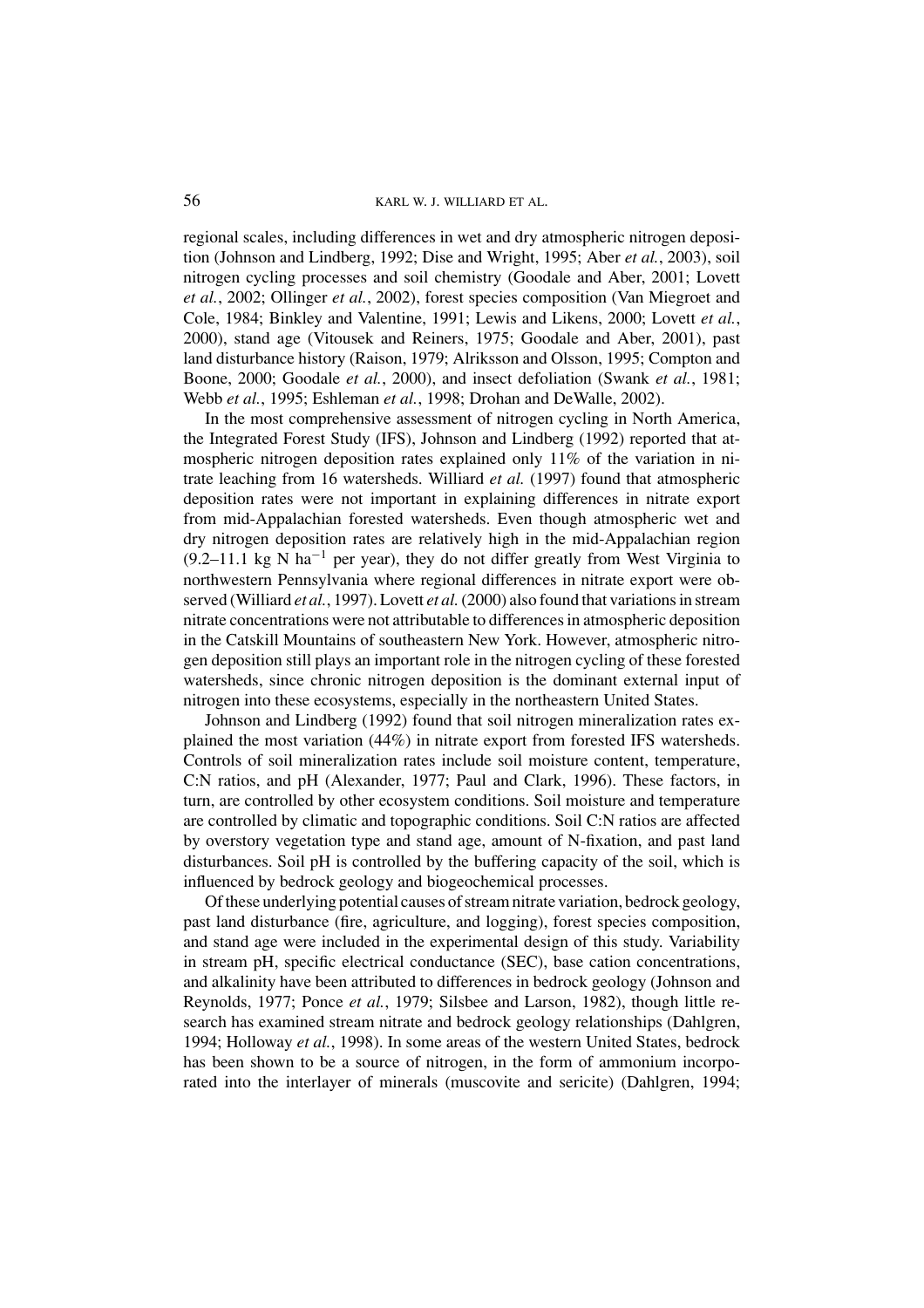Holloway *et al.*, 1998). We hypothesize that bedrock geology may be related to stream nitrate through its control on soil fertility, and thus soil nitrogen cycling, not direct inputs of nitrogen from bedrock as in the western United States.

Severe fires can affect long-term forest nitrogen cycling by volatilizing significant amounts of soil nitrogen (Gagnon, 1965; Grier, 1975; Raison, 1979; Hornbeck and Lawrence, 1996). Past agriculture can result in depleted or enriched long-term soil nitrogen pools depending on the degree and types of fertilization and tillage practices (Alriksson and Olsson, 1995; Compton and Boone, 2000). Logging can increase nitrate leaching to streams by reducing stand uptake rates of nitrogen and by disturbing upper soil horizons, thereby stimulating nitrogen mineralization and nitrification rates (Huttl and Schaaf, 1995). However, logging effects on stream nitrate levels are generally short term, 1–4 years, in the Appalachians (Hornbeck *et al.*, 1987; Lynch and Corbett, 1991; Dahlgren and Driscoll, 1994; Pardo *et al.*, 1995). Stand age can affect nitrate leaching because young aggrading forests generally have greater nutrient demands and nitrogen uptake rates than mature stands (Vitousek and Reiners, 1975).

Identifying ecosystem variables controlling stream nitrate variation could facilitate the regional estimation of stream nitrate export from forest land. In this study, we examined the contributions of (1) bedrock geology, (2) soil chemistry [e.g. pH, percent N concentration  $(\%N)$ , percent C concentration  $(\%C)$ , C:N mass ratio, P, and base cations], (3) past land disturbance (e.g., fire, agriculture, and logging), (4) stand age (5) overstory vegetation type, and (6) physiographic parameters (e.g., average basin slope and watershed aspect) toward explaining stream nitrate concentrations in 49 mid-Appalachian forested watersheds.

## **2. Methods**

#### 2.1. STUDY SITES

The 49 watersheds were located in three regions of the mid-Appalachians: northwestern Pennsylvania (NW PA), southwestern Pennsylvania (SW PA), and northern West Virginia and western Maryland (WV MD) (Figure 1, Table I). The watersheds are 100% forested with no major disturbances during the past 60 years. Most of the watersheds are relatively small  $(<6 \text{ km}^2$ ) and contain first or second-order streams (Table I). Predominant overstory species across the three regions were sugar maple (*Acer saccharum* Marsh.), black cherry (*Prunus serotina* L.), and eastern hemlock (*Tsuga canadensis* L.).

Watersheds were grouped into three geologic categories: Pottsville and Allegheny sandstone (PVA), Catskill, Chemung, and Pocono shale and sandstone (CCP), and Mauch Chunk shale and Greenbrier limestone (MCG) (Figure 1, Table I), based on relative differences in published bedrock fertility and groundwater pH values. PVA, CCP, and MCP bedrock types, respectively, exhibit low,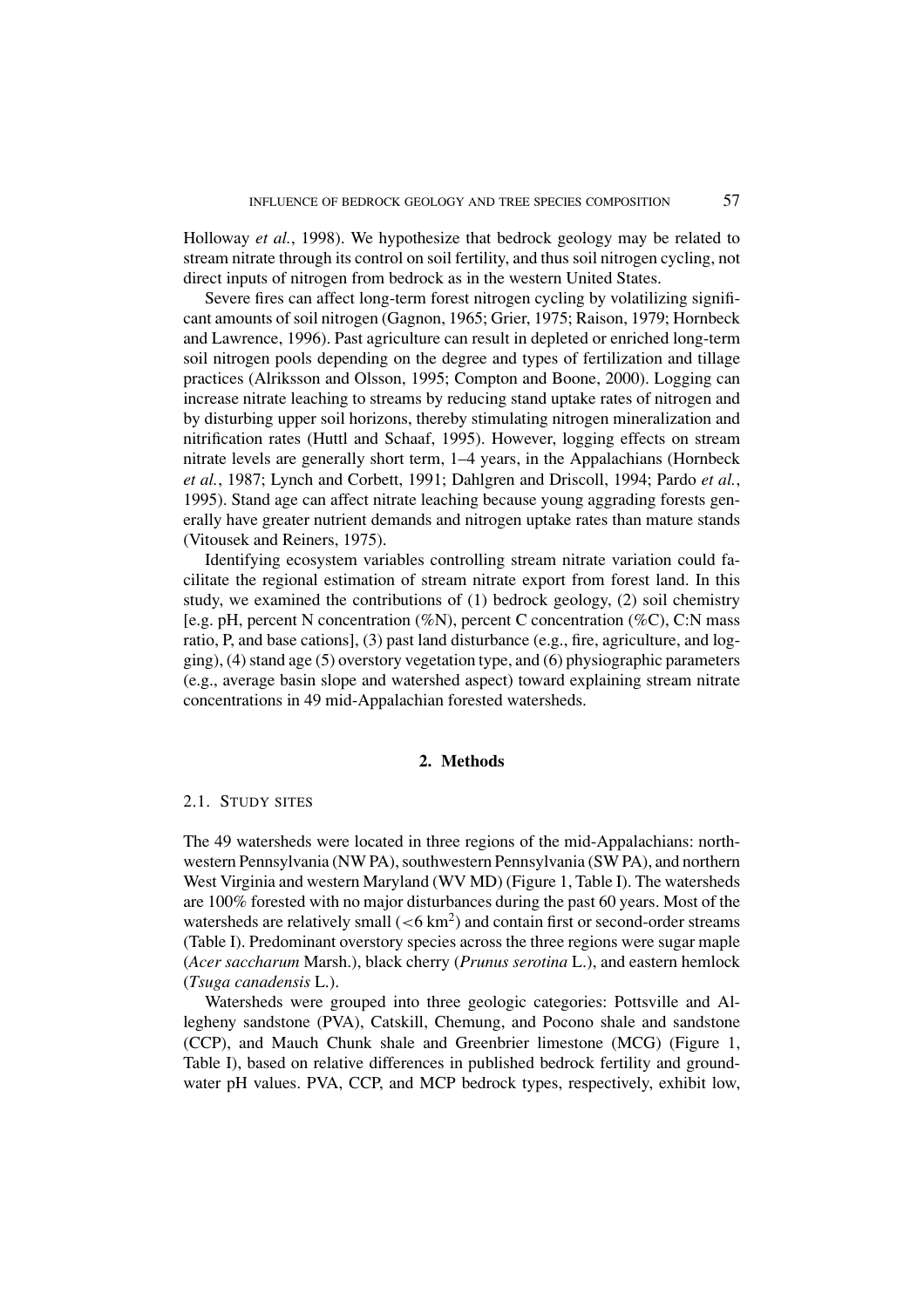

*Figure 1*. Locations and geology classification of the 49 study watersheds in the mid-Appalachian region of the United States. See Table I for watershed numbers and names.

intermediate, and high bedrock fertility and groundwater pH values (Ponce *et al.*, 1979; Taylor *et al.*, 1982, 1983; DeWalle *et al.*, 1987). All of the study watersheds, except for East Branch Pine Creek, were located on unglaciated terrain.

The watersheds were classified further according to past land use or disturbance history (agriculture, burned, logged, and old-growth) (Table I). Agricultural watersheds were cultivated 60–90 years ago and were then left to regenerate to forestland. Past agriculture was documented using historical aerial photographs and present day clues (old fence posts, rock piles, foundations). Burned watersheds experienced severe fires 60–90 years ago caused by the abundant slash after the clearcutting of mid-Appalachian forests in the early 1900s. Current vegetation resulted from natural regeneration. Historical fire records and maps from the Allegheny National Forest, PA, Monongahela National Forest, WV, and Buchanan State Forest, PA were examined to locate severely burned areas. The logged watersheds were cut between 60 and 90 years ago, and did not experience any subsequent severe fires, based on fire records. Stand age inventories for the Monongahela National Forest, WV, Allegheny National Forest, PA, and Buchanan State Forest, PA were used to identify old-growth watersheds. Old-growth stands were defined as any stand not harvested within the past 150 years. Old-growth watersheds were located in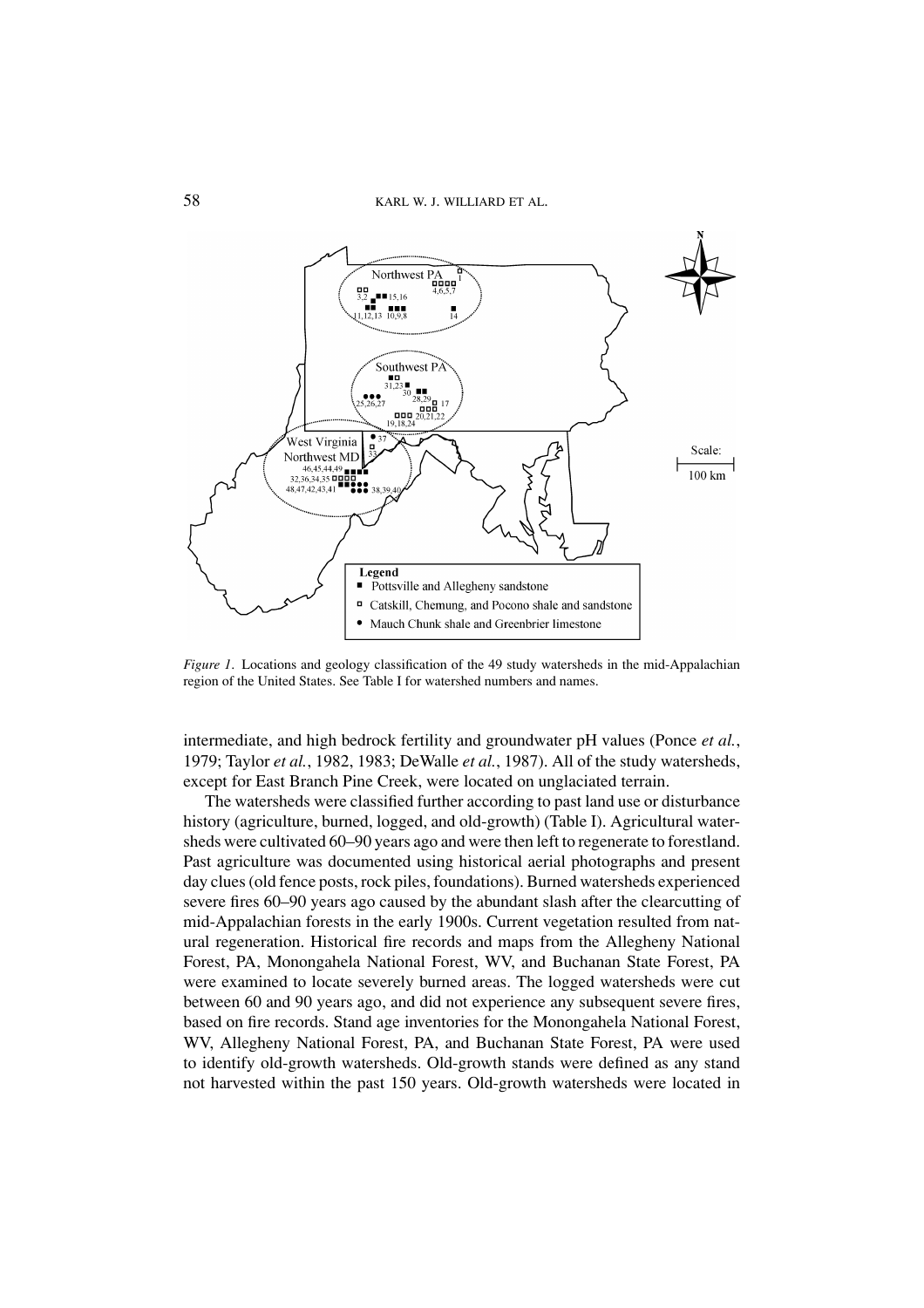|                       |                     |              |            | Dominant bedrock                |                     |  |
|-----------------------|---------------------|--------------|------------|---------------------------------|---------------------|--|
| Watershed             | Region <sup>a</sup> | Area $(km2)$ | Aspect     | (geology category) <sup>b</sup> | Disturbance history |  |
| E. Branch Pine Creek  | NW PA               | 0.860        | S          | Huntley Mt. (CCP)               | Agriculture         |  |
| Bimber Run            | NW PA               | 0.566        | <b>SE</b>  | Shenango/Cuyahoga (CCP)         | Agriculture         |  |
| Rt. Branch Camp Run   | NW PA               | 0.324        | S          | Shenango/Cuyahoga (CCP)         | Agriculture         |  |
| Jones Run             | NW PA               | 0.702        | <b>SSE</b> | Catskill (CCP)                  | Agriculture         |  |
| <b>Baker Hollow</b>   | NW PA               | 3.124        | <b>SSE</b> | Catskill (CCP)                  | Logged              |  |
| Jacob Run             | NW PA               | 1.656        | ESE        | Catskill (CCP)                  | Logged              |  |
| <b>Sharpes Hollow</b> | NW PA               | 0.757        | <b>SW</b>  | Huntley Mt. (CCP)               | Logged              |  |
| Red Mill Run          | NW PA               | 3.370        | SE         | Pottsville (PVA)                | <b>Burned</b>       |  |
| Italian Shanty Run    | NW PA               | 2.673        | ENE        | Pottsville (PVA)                | Burned              |  |
| Crow Run              | NW PA               | 4.975        | SW         | Pottsville (PVA)                | <b>Burned</b>       |  |
| Little Salmon Creek   | NW PA               | 0.642        | S          | Pottsville (PVA)                | Logged              |  |
| West Branch           | NW PA               | 1.474        | <b>SE</b>  | Pottsville (PVA)                | Logged              |  |
| The Branch            | NW PA               | 1.944        | <b>SW</b>  | Pottsville (PVA)                | Logged              |  |
| Beech Bottom Run      | NW PA               | 0.650        | NE         | Pottsville (PVA)                | Old-growth          |  |
| West Fork Run         | NW PA               | 3.699        | <b>SW</b>  | Pottsville (PVA)                | Old-growth          |  |
| East Fork Run         | NW PA               | 6.348        | <b>SW</b>  | Pottsville (PVA)                | Old-growth          |  |
| Sindeldecker Branch   | <b>SW PA</b>        | 2.976        | E          | Catskill (CCP)                  | Burned              |  |
| Bear Gap Run          | SW PA               | 5.629        | SW         | Tuscarora (CCP)                 | <b>Burned</b>       |  |
| Pigeon Roost Run      | SW PA               | 4.441        | S          | Tuscarora (CCP)                 | <b>Burned</b>       |  |
| <b>Bowl Run</b>       | SW PA               | 0.808        | <b>SSE</b> | Catskill (CCP)                  | Logged              |  |
| Betsey Gap Run        | SW PA               | 2.370        | ESE        | Catskill (CCP)                  | Logged              |  |
| Little Point Run      | SW PA               | 1.662        | ESE        | Catskill (CCP)                  | Logged              |  |
| Lick Run              | SW PA               | 7.708        | NE         | Shenango/Oswayo (CCP)           | Old-growth          |  |
| Sweet Root Gap        | SW PA               | 5.598        | ESE        | Juniata (CCP)                   | Old-growth          |  |
| Little Run            | SW PA               | 0.639        | <b>NNE</b> | Mauch Chunk (MCG)               | Agriculture         |  |
| Nedrow Run            | <b>SWPA</b>         | 0.990        | <b>SE</b>  | Mauch Chunk (MCG)               | Agriculture         |  |
| Roaring Run           | SW PA               | 0.542        | N          | Mauch Chunk (MCG)               | Agriculture         |  |
| Gallitzen Run         | SW PA               | 0.639        | <b>NE</b>  | Pottsville (PVA)                | Logged              |  |
| Ashtola Run           | SW PA               | 1.371        | W          | Pottsville (PVA)                | Logged              |  |
| Deadlift Run          | SW PA               | 0.960        | SE         | Allegheny (PVA)                 | Logged              |  |
| Tubmill Creek         | SW PA               | 14.005       | <b>NNE</b> | Allegheny (PVA)                 | Old-growth          |  |
| Clover Run            | WV MD               | 0.188        | <b>SE</b>  | Chemung (CCP)                   | Agriculture         |  |
| Accident Run          | WV MD               | 0.639        | <b>SE</b>  | Pocono (CCP)                    | Agriculture         |  |
| Fernow 4              | WV MD               | 0.390        | <b>NNW</b> | Catskill (CCP)                  | Logged              |  |
| Fernow 10             | WV MD               | 0.150        | N          | Catskill (CCP)                  | Logged              |  |
| Bear Run              | WV MD               | 1.753        | <b>SE</b>  | Chemung (CCP)                   | Old-growth          |  |
| Little Bear Run       | WV MD               | 0.999        | <b>NNE</b> | Greenbrier (MCG)                | Agriculture         |  |
| Freeland Run          | WV MD               | 1.284        | <b>NNW</b> | Mauch Chunk (MCG)               | Logged              |  |
| East Freeland Run     | WV MD               | 0.402        | W          | Mauch Chunk (MCG)               | Logged              |  |
| Salamander Run        | WV MD               | 1.063        | NW         | Mauch Chunk (MCG)               | Logged              |  |
| Karly Run             | WV MD               | 0.279        | <b>SE</b>  | Mauch Chunk (MCG)               | Logged              |  |
| West Three Spring     | WV MD               | 0.117        | E          | Mauch Chunk (MCG)               | Old-growth          |  |
| East Three Spring     | WV MD               | 0.115        | <b>SE</b>  | Mauch Chunk (MCG)               | Old-growth          |  |
| Engine Run            | WV MD               | 5.243        | <b>SSE</b> | Pottsville (PVA)                | <b>Burned</b>       |  |
| Shays Run             | WV MD               | 6.030        | S          | Pottsville (PVA)                | <b>Burned</b>       |  |
| Lindy Run             | WV MD               | 5.710        | <b>SE</b>  | Pottsville (PVA)                | <b>Burned</b>       |  |
| Otter Run             | WV MD               | 0.481        | Е          | Pottsville (PVA)                | Logged              |  |
| Condon Run            | WV MD               | 3.472        | E          | Pottsville (PVA)                | Logged              |  |
| Red Brush Run         | WV MD               | 5.507        | <b>NNW</b> | Pottsville (PVA)                | Logged              |  |

TABLE I Physical characteristics of the study watersheds

<sup>a</sup>Region. NW PA: northwestern Pennsylvania; SW PA: southwestern Pennsylvania; WV MD: northern West Virginia and western Maryland.

bGeology Category. CCP: Catskill, Chemung, and Pocono shale and sandstone; PVA: Pottsville and Allegheny sandstone; MCG: Mauch Chunk shale and Greenbrier limestone.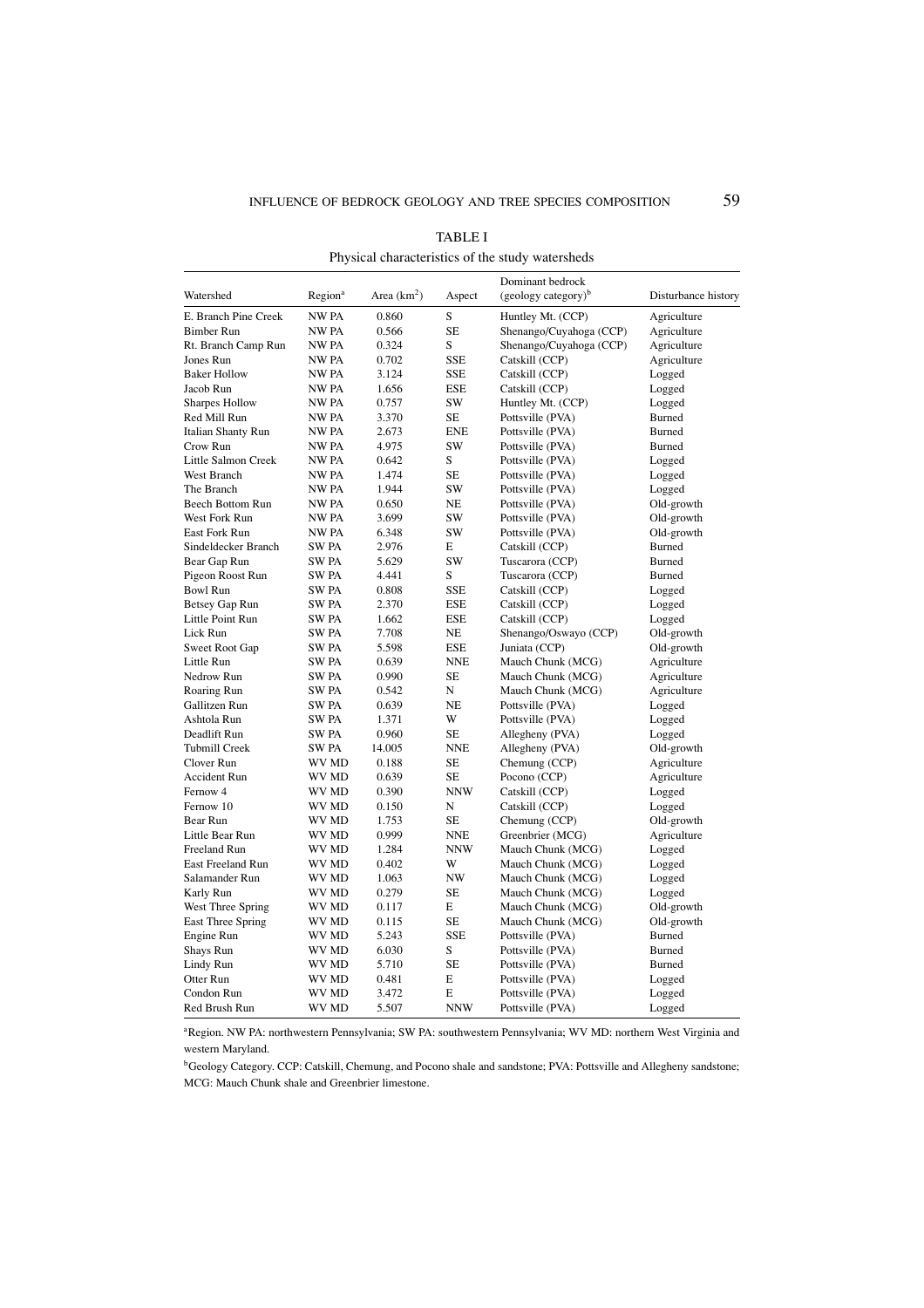#### 60 KARL W. J. WILLIARD ET AL.

the Tionesta Scenic and Natural Area, PA, the Sweet Root Natural Area, PA, the Rachelwood Preserve, PA, and adjacent to Otter Creek Wilderness, WV.

It was not possible to find each of the watershed types in each geology category. Therefore, an unbalanced experimental design resulted.

### 2.2. FIELD MEASUREMENTS

Stream water was grab sampled from all 49 watersheds at baseflow conditions from August 18 to 22, 1997 (summer) and March 11 to 14, 1998 (winter). Grab samples were analyzed for dissolved nitrate and ammonium at the Water Analysis Laboratory at The Pennsylvania State University using cadmium reduction and automated phenate methods, respectively (American Public Health Association, 1995). Stream pH and SEC were measured in the field using calibrated, portable meters (pHTestr 3 and TDSTestrby Oakton Inc., Singapore). Stream temperature was measured using a calibrated mercury thermometer.

Study watersheds were delineated on USGS 7.5-min quadrangle topographic maps. Catchment area and average basin slope were calculated using the delineated watershed boundaries. Watershed area was determined using a digital planimeter (Sokkia Corp., Overland Park, KS). Average basin slope was calculated using the Wentworth (1930) line-intersection method. Bedrock geology was determined with quadrangle geology maps (Reger, 1923, 1931; Maryland Geological Survey, 1953; Berg and Dodge, 1981). Basal area estimates of tree species were determined by point sampling with a 10-factor wedge prism on 48 of 49 the study watersheds (Wenger, 1984). Red Brush Run in West Virginia was not sampled for tree basal area because the landowners did not grant access. Eight points were sampled on each watershed with 4 in the riparian zone and 4 on the mid-slope. Riparian zone points were spaced evenly along the length of the stream channel. Two mid-slope points were sampled on each of the two side slopes along the main channel.

Soil chemistry parameters were measured in August 1998 on a subset of 33 of the 49 watersheds. The 33 watersheds were chosen to obtain at least two experimental units (catchments) within each land use type (burned, agriculture, logged, old-growth) in each of the three regions. On each watershed, three 16-m sampling transects were located by watershed position and elevation. Transect 1 was located near the watershed mouth (stream water sampling point) at a low elevation. Transect 2 was located near the middle of the watershed at a mid-slope elevation. Transect 3 was located in the headwaters of the watershed at a ridge top elevation. Nine soil sampling points were spaced at 2 m intervals along each sampling transect for a total of 27 soil sampling points per watershed. At each soil sampling point, the entire organic horizon was sampled with a sharpshooter shovel and the top 10 cm of mineral soil was sampled with a 10 cm diameter soil corer. Organic and mineral soil samples were transported to The Pennsylvania State University, Agricultural Analytical Laboratory for analyses. Exchangeable Ca, Mg, and K and labile, mineralized P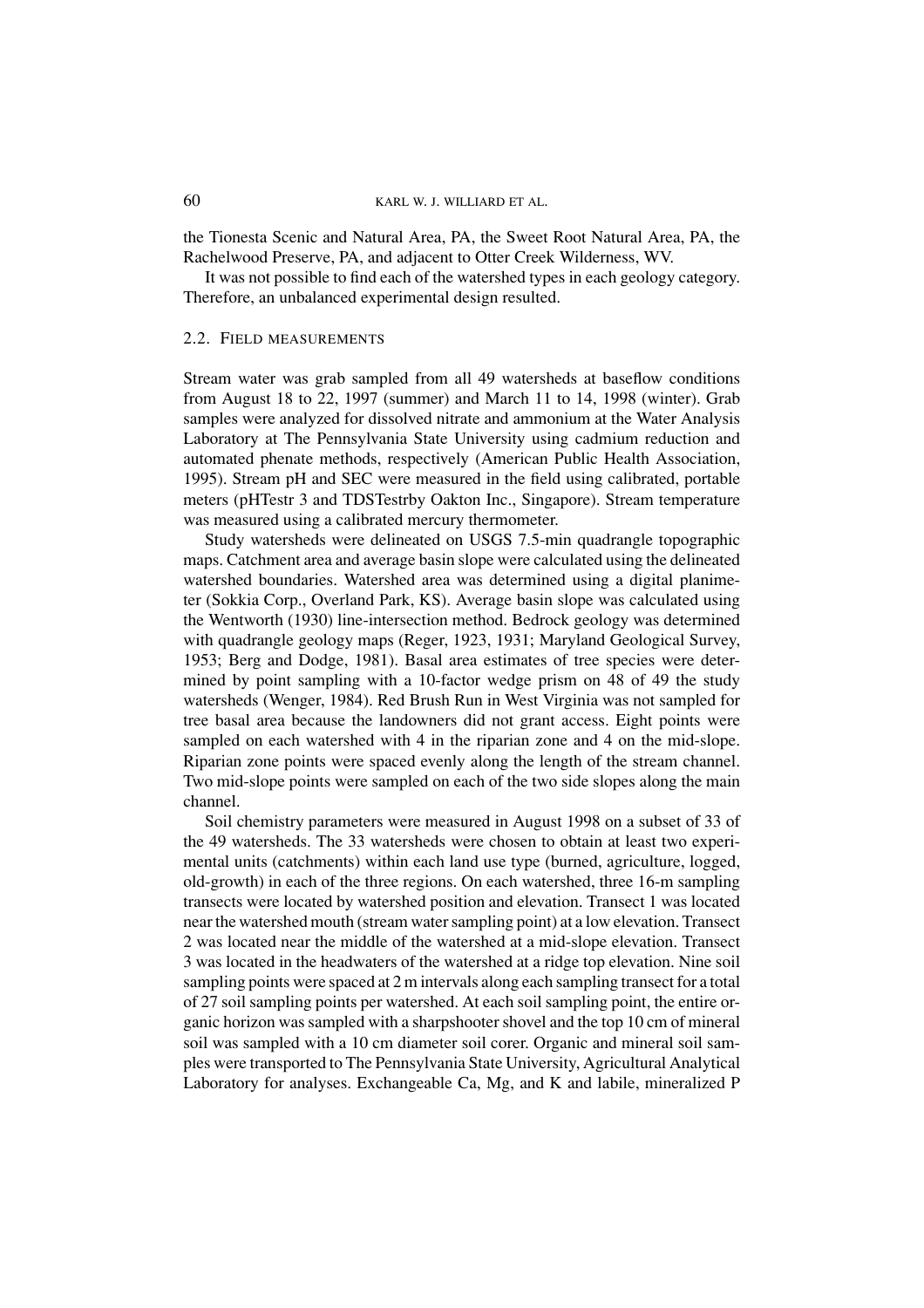were determined with the Mehlich 3 method (Wolfe and Beegle, 1995). Exchangeable acidity was extracted and measured with the Shoemaker, McLean, and Pratt (SMP) buffer method (Sims and Eckert, 1995). Soil pH was measured in a slurry (5 g soil:5 ml distilled water) using an electronic pH meter (Sims and Eckert, 1995). Effective cation exchange capacity (CEC) was calculated by summing the exchangeable Ca, Mg, K, and acidity (Ross, 1995). Organic and mineral soil were analyzed for total C and N at the USDA Forest Service's Timber and Watershed Laboratory in Parsons, WV using an organic elemental analyzer (Carlo Erba NA 1500 CNS Analyzer, Valencia, CA) (Baccanti *et al.*, 1993).

## 2.3. STATISTICAL METHODS

Four data sets were analyzed statistically: stream chemistry of 49 watersheds, soil chemistry of 33 watersheds, physiographic parameters of 49 watersheds, and vegetation inventory of 48 watersheds. The SAS Institute Inc. statistical package, Version 7 for Windows (1998), was used to analyze the data sets. Each data set was analyzed to determine if the error terms were normally distributed and homogeneous (assumptions underlying ANOVA). Normal probability plots and Shapiro–Wilk test statistics (SAS Institute Inc., 1985) confirmed that all the data sets were normally distributed. Bartlett's tests (SAS Institute Inc., 1985) showed error variances for the ANOVA models to be relatively homogeneous. Given the normal distribution of data and the homogeneity of error variance, no data transformations were required for subsequent analysis of variance tests (ANOVA).

ANOVA models for stream chemistry, soil chemistry, physiographic, and vegetation inventory data sets included the following terms: (1) geographic region (NW PA, SW PA, and MD WV), (2) geology category (PVA, CCP, and MCG), and (3) land use (burned, agriculture, logged, and old-growth). Tukey's studentized range test (HSD) was added to each model to test for significant differences among the single factors: region, geology category, and land use for each dependent variable. The stream chemistry ANOVA model was run for summer and winter separately. Pearson correlation tests were run among the stream chemistry, soil chemistry, physiographic, and vegetation inventory data sets. A maximum  $R^2$  improvement stepwise regression model (SAS Institute Inc., 1985) also was constructed to determine the factors that best predicted stream nitrate concentrations. The three geology and four land use categories were included in the stepwise regression model as dummy variables. All tests of significance were made at the  $\alpha = 0.05$  confidence level.

## **3. Results and Discussion**

Stream ammonium-N concentrations were at or near the detection limit (0.005 mg  $L^{-1} NH_4^+$ -N) in most of the 49 study watersheds, but as expected, nitrate concentrations varied widely (<0.005–1.702 mg L<sup>-1</sup> nitrate-N). However, stream nitrate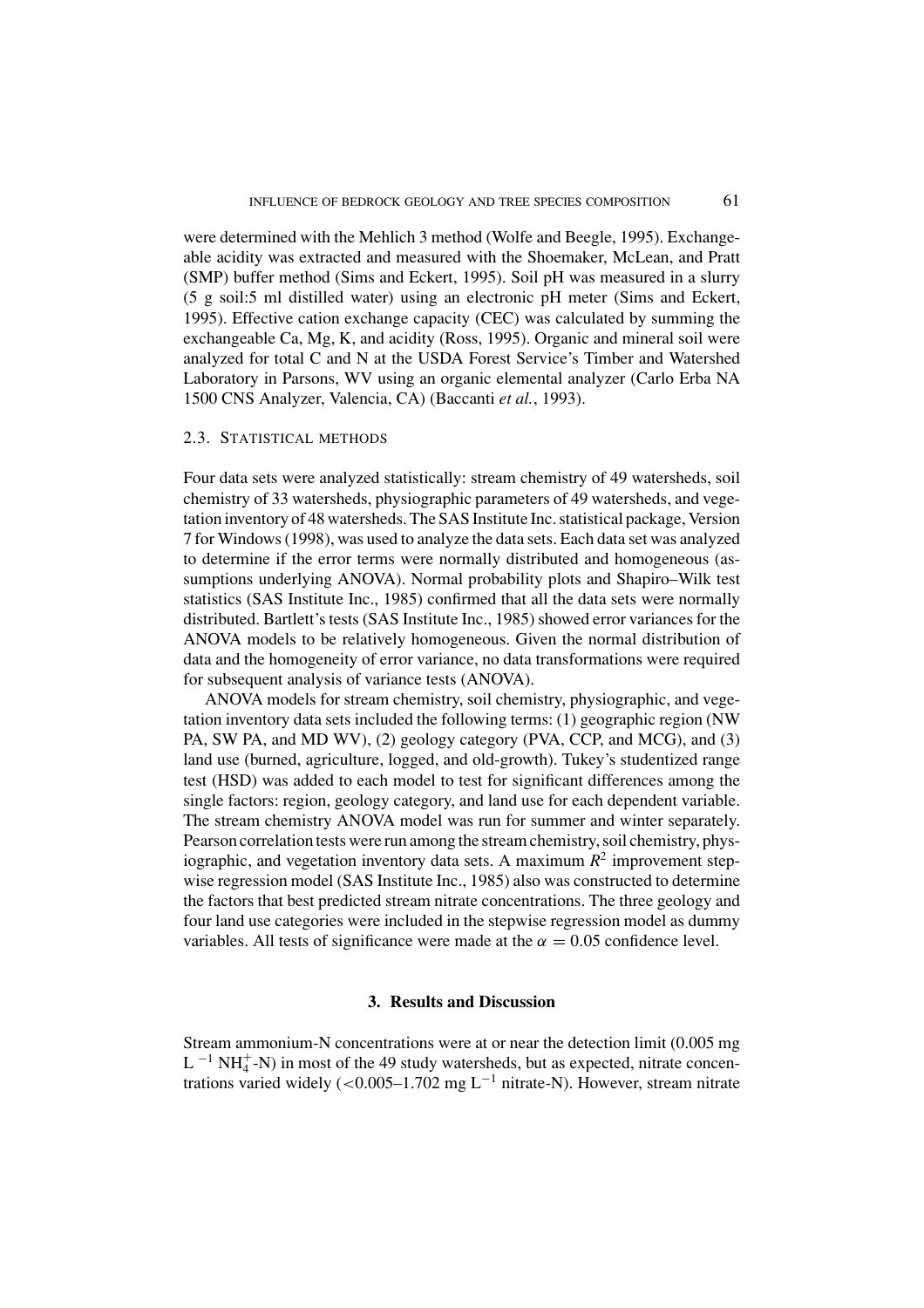concentrations did not vary significantly among geographic regions (NW PA, SW PA, and WV MD) (Figure 1).

An examination of stream nitrate change in rank order over time can help assess whether a two-time baseflow survey serves as an adequate representation of stream nitrate concentrations. The median change in rank order for the 47 sampled watersheds between August 1997 and March 1998 was 6 with a 95% confidence interval of  $\pm 2$ , using a non-parametric sign test with an S table (Noether, 1991). Thus, the 47 watersheds exhibited little change in rank, which indicates that a two-time survey can serve as an adequate index to stream nitrate concentrations. Also, Edwards *et al.* (2004) showed that relatively low intensity stream sampling (quarterly) in WV could be used to predict actual stream nitrate loads from forested watersheds as accurately as more intensive sampling (weekly) because of the small fluctuation in nitrate concentrations over flow and time.

Two of the 49 watersheds included in the baseflow surveys were intensively monitored experimental watersheds in the Fernow Experimental Forest, Fernow 4 and Fernow 10. Our summer nitrate-N concentrations from Fernow 4 and Fernow 10 (0.770 and 0.394 mg L−1, respectively) and winter concentrations (0.731 and 0.038 mg L−1, respectively) fell well within the range of weekly nitrate-N concentrations from water years 1996 to 1999 and closely approximated the mean nitrate-N concentration from these water years (Table II). These results provide additional

| 10 on the Fernow Experimental Forest |       |       |         |         |  |  |
|--------------------------------------|-------|-------|---------|---------|--|--|
| Water year                           | Mean  | S.D.  | Minimum | Maximum |  |  |
| WS4 growing season $NO3$ -N          |       |       |         |         |  |  |
| 1997                                 | 0.653 | 0.016 | 0.51    | 0.86    |  |  |
| 1998                                 | 0.713 | 0.026 | 0.50    | 1.00    |  |  |
| 1996–1999                            | 0.685 | 0.015 | 0.50    | 1.48    |  |  |
| $WS4$ dormant season $NO3-N$         |       |       |         |         |  |  |
| 1997                                 | 0.765 | 0.009 | 0.69    | 0.87    |  |  |
| 1998                                 | 0.904 | 0.023 | 0.67    | 1.09    |  |  |
| 1996–1999                            | 0.787 | 0.012 | 0.60    | 1.09    |  |  |
| $WS10$ growing season $NO3-N$        |       |       |         |         |  |  |
| 1997                                 | 0.195 | 0.017 | 0.11    | 0.29    |  |  |
| 1998                                 | 0.311 | 0.052 | 0.15    | 0.62    |  |  |
| 1996-1999                            | 0.224 | 0.021 | 0       | 0.68    |  |  |
| $WS10$ dormant season $NO3-N$        |       |       |         |         |  |  |
| 1997                                 | 0.121 | 0.016 | 0       | 0.19    |  |  |
| 1998                                 | 0.273 | 0.073 | 0.11    | 1.07    |  |  |
| 1996–1999                            | 0.188 | 0.028 | 0       | 1.07    |  |  |

TABLE II Stream nitrate-N concentrations (mg  $L^{-1}$ ) for watersheds 4 and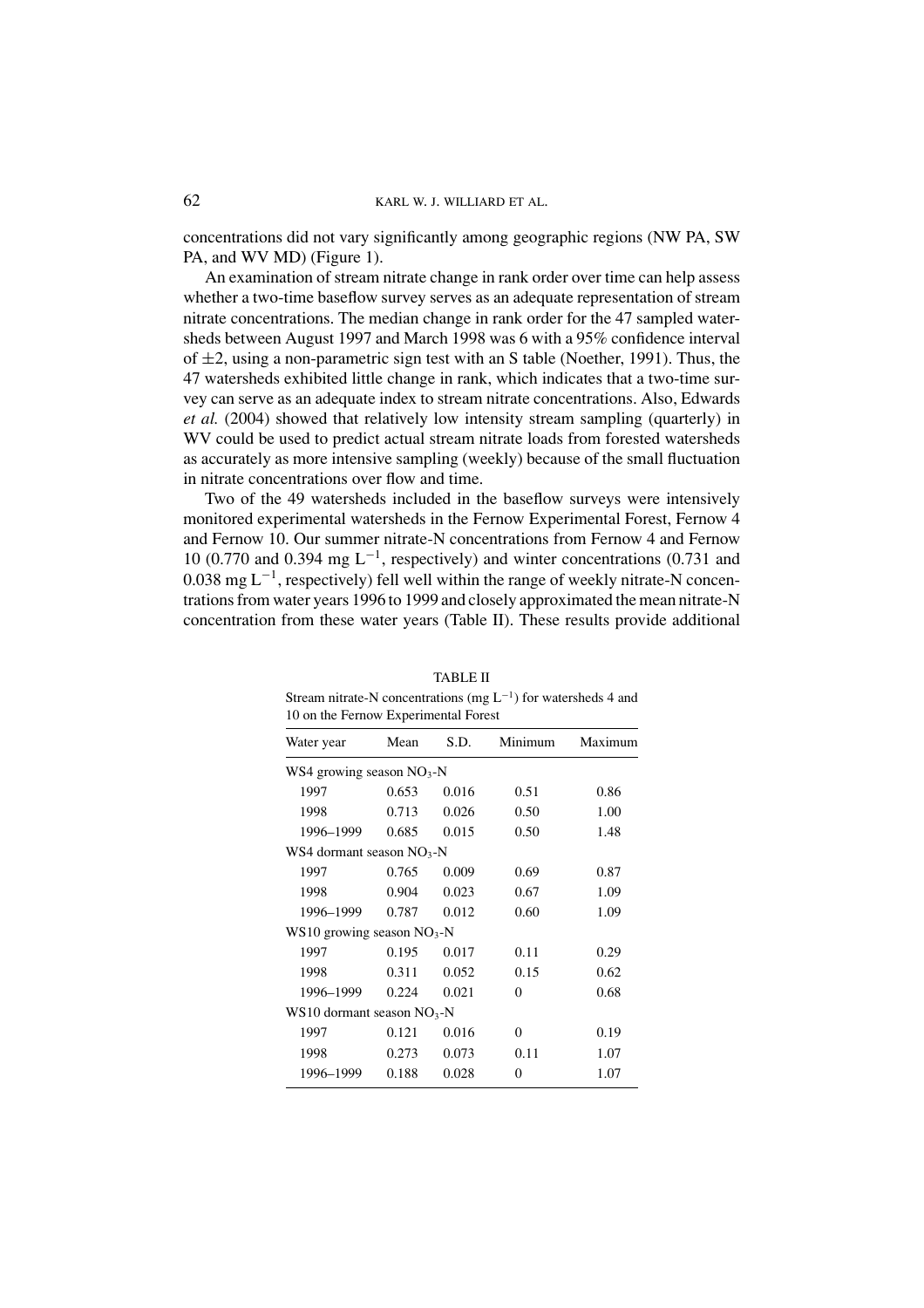support for the adequacy of two-time baseflow surveys to characterize the stream nitrate concentrations.

#### 3.1. EXPLAINING STREAM NITRATE VARIATION

#### 3.1.1. *Geology*

The significant variability in stream nitrate concentrations among the study watersheds was related to differences in bedrock geology (Table III). The MCG, CCP, and PVA bedrock watersheds had the highest, intermediate, and lowest mean summer and winter stream nitrate-N concentrations, respectively (Figure 2). Ponce *et al.* (1979) found that stream nitrate varied by bedrock type in the Little Black Fork watershed in West Virginia. Stream water associated with Greenbrier limestone had the highest mean nitrate-N concentration (1.31 mg  $L^{-1}$ ), and those

Mean stream chemistry, soil chemistry, and physiographic parameter values for the three geology categories

| Parameter                                      | <b>PVA</b>  | <b>CCP</b>         | <b>MCG</b>        |
|------------------------------------------------|-------------|--------------------|-------------------|
| Summer stream $NO_3-N$ (mg $L^{-1}$ )          | $0.162 a^*$ | 0.424 <sub>b</sub> | 0.750c            |
| Winter stream $NO_3$ -N (mg $L^{-1}$ )         | 0.174a      | 0.398 b            | 0.940c            |
| Summer stream pH                               | 5.10 a      | 6.59 <sub>b</sub>  | 6.96 <sub>b</sub> |
| Winter stream pH                               | 5.03a       | 6.23 <sub>b</sub>  | 6.56 <sub>b</sub> |
| Summer stream SEC ( $\mu$ S cm <sup>-1</sup> ) | 36.1a       | 36.0a              | 46.5a             |
| Winter stream SEC ( $\mu$ S cm <sup>-1</sup> ) | 26.8 a      | 28.5 a             | 32.0a             |
| C in organic soil $(\%)$                       | 18.980 a    | 14.055 b           | 16.185 ab         |
| C in mineral soil $(\%)$                       | 4.067a      | 3.979a             | 5.042 b           |
| N in organic soil $(\%)$                       | 0.895a      | 0.733 b            | 0.917a            |
| N in mineral soil $(\%)$                       | 0.262a      | 0.265a             | 0.382 h           |
| C:N ratio of organic soil                      | 20.720a     | 19.013 b           | 16.918 c          |
| C:N ratio of mineral soil                      | 15.603 a    | 15.062 a           | 13.394 b          |
| Organic soil P (meq. $kg^{-1}$ )               | 0.0036a     | 0.0062 b           | $0.0046$ ab       |
| Mineral soil P (meq. $kg^{-1}$ )               | 0.0026a     | $0.0041$ a         | 0.0029a           |
| Organic soil Ca (meq. $kg^{-1}$ )              | 0.124a      | 0.168 b            | 0.226c            |
| Mineral soil Ca (meq. $kg^{-1}$ )              | 0.072a      | $0.080$ ab         | 0.105 b           |
| Organic soil pH                                | 3.59a       | 3.97 <sub>b</sub>  | 4.06 <sub>b</sub> |
| Mineral soil pH                                | 3.73a       | 4.01 <sub>b</sub>  | 4.01 <sub>b</sub> |
| Average basin slope (°)                        | 5.955 a     | 12.998 b           | 17.209 b          |
| Area $(km^2)$                                  | 3.642a      | $2.115$ ab         | 0.643h            |

<sup>∗</sup>Parameter means with different letters across the three geology categories are significantly different at  $\alpha = 0.05$  using Tukey's HSD mean separation procedure.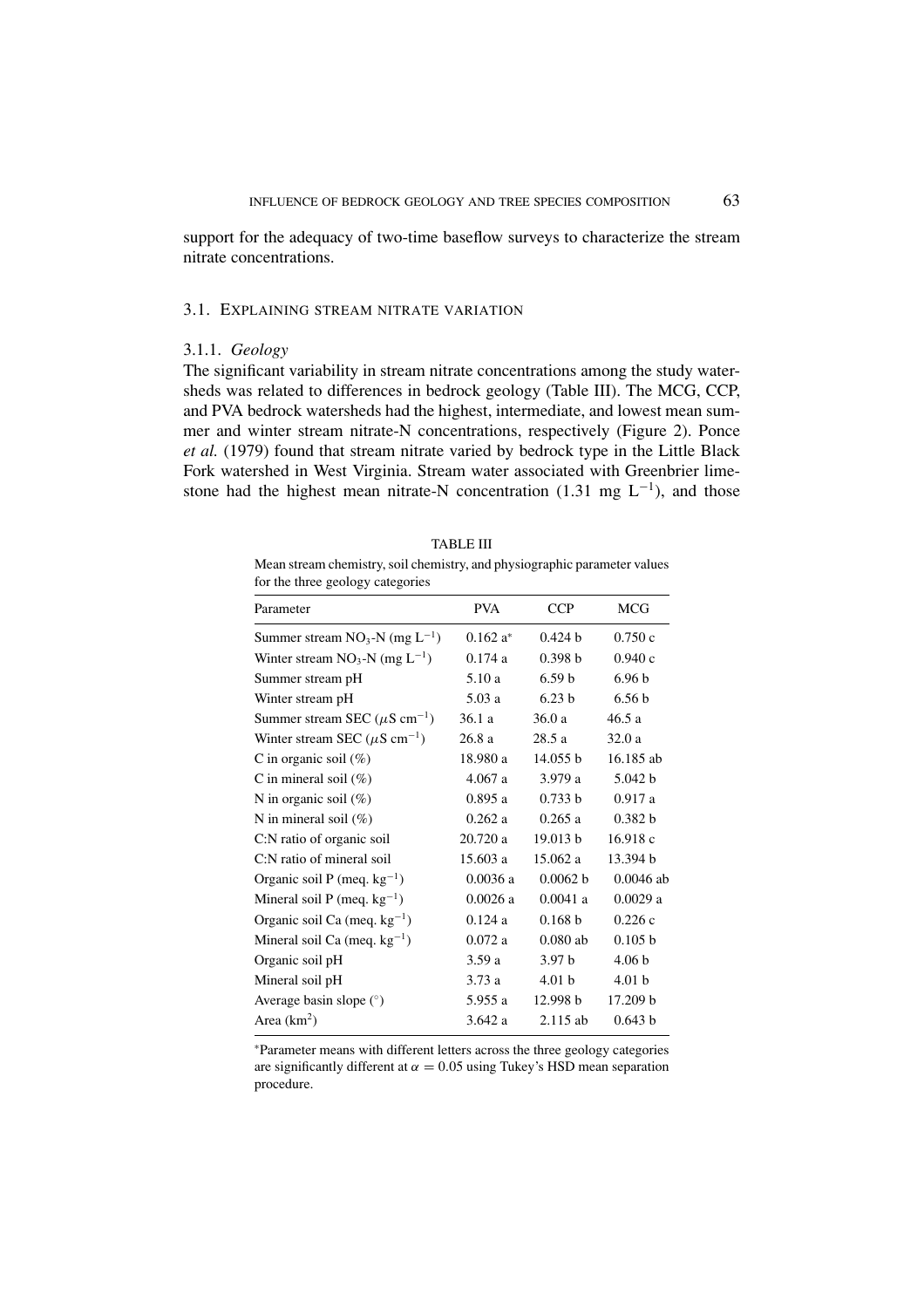

*Figure 2*. Mean summer and winter stream nitrate-N concentrations for the three geology categories.

associated with Mauch Chunk shale also yielded water relatively enriched in nitrate-N (1.02 mg  $L^{-1}$ ). The Catskill shale and sandstone in Little Black Fork watershed yielded water with a lower mean nitrate-N concentration (0.69 mg  $L^{-1}$ ). These findings and concentrations are consistent with our data for MCG and CCP geologies. By contrast, Ponce *et al.* (1979) found that stream water from Pottsville sandstone yielded stream water with a mean nitrate-N concentration of 1.04 mg  $L^{-1}$ , which was significantly higher than the mean nitrate-N concentrations we found (0.162 and 0.174 mg  $L^{-1}$ ). The mean nitrate-N concentration from Pottsville sandstone reported by Ponce *et al.* (1979) (1.04 mg  $L^{-1}$ ) was similar to the nitrate-N concentration from Mauch Chunk shale (1.02 mg  $L^{-1}$ ) in our study. Mauch Chunk shale may influence water thought to originate from Pottsville sandstone because it is found beneath the Pottsville layer. At Laurel Hill, PA, Goyne (1998) showed that the mean soil solution nitrate-N concentration in A-horizons derived from Mauch Chunk shale (0.511 mg  $L^{-1}$ ) was significantly greater than in A-horizons derived from Pottsville sandstone (0.167 mg L<sup>-1</sup>). This relationship follows the stream nitrate differences we observed between MCG and PVA watersheds.

Other studies did not show a relationship between stream nitrate and bedrock type (Silsbee and Larson, 1982; Johnson and Reynolds, 1977); however, neither of these two surveys included a geologic strata that produced relatively high pH waters like MCG. Silsbee and Larson (1982) analyzed stream water quality in two dominant geology types in the Great Smokey Mountains National Park. Nitrate-N was only slightly higher in waters from the Anakeesta formation (0.856 mg  $L^{-1}$ ),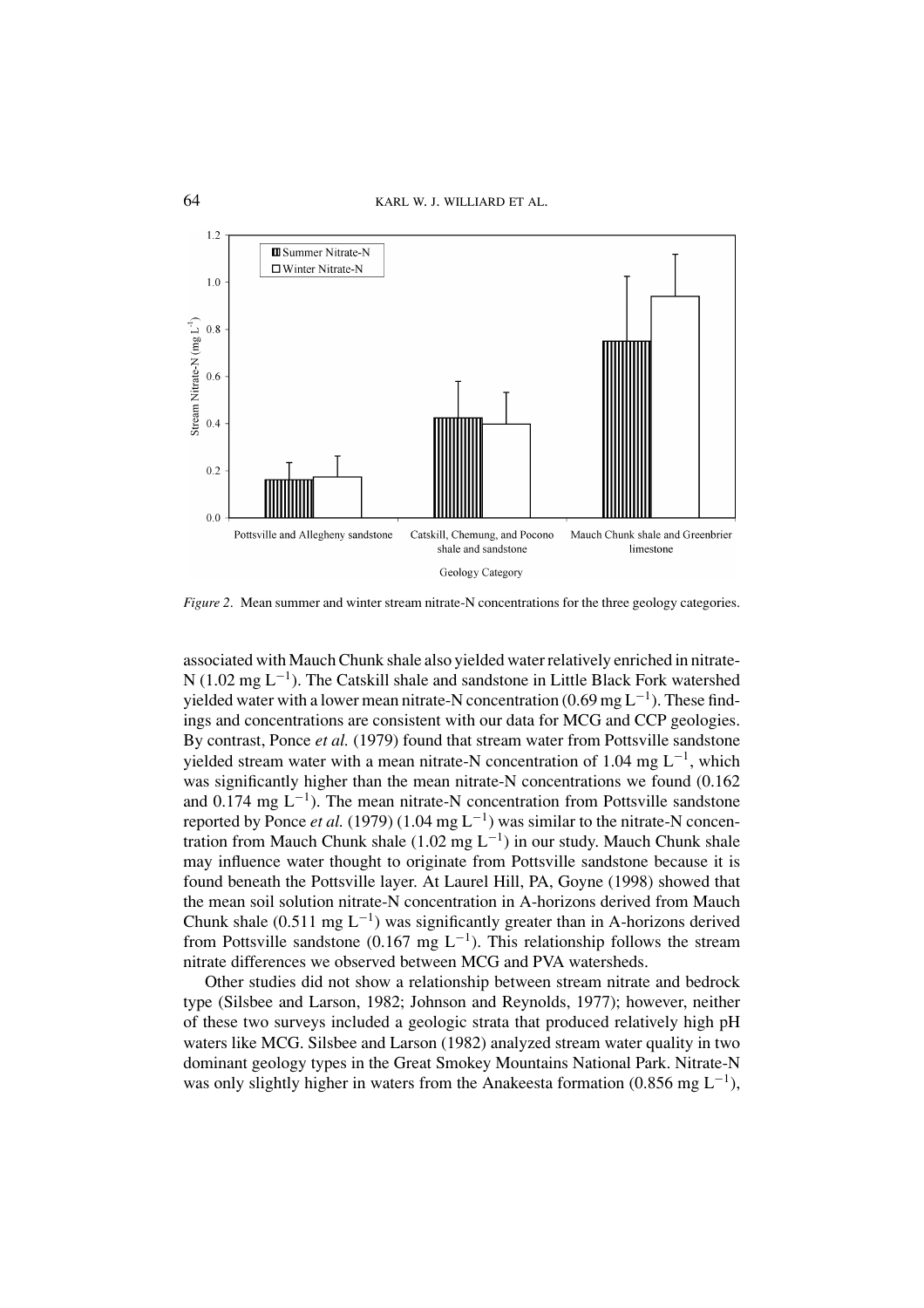which is composed of slate, phyllite and/or schist with significant amounts of pyrite, compared to the Great Smokey Group (0.673 mg  $L^{-1}$ ), which is composed of thickbedded sandstone containing quartz and feldspars. Johnson and Reynolds (1977) found similar stream nitrate concentrations in stream water from plutonic bedrock (quartz, granite) and from metamorphic and sedimentary bedrock (schist and slate).

In forested watersheds in the western United States, Dahlgren (1994) and Holloway *et al.* (1998) found that muscovite and sericite minerals in bedrock provided a significant source of nitrogen as interlayer ammonium. Although we did not measure the nitrogen content of bedrock in our study, geologic literature does not indicate that any of our bedrock types contain significant quantities of interlayer ammonium or other nitrogen forms. Consequently, bedrock geology must control stream water nitrate by an indirect mechanism in which bedrock determines soil fertility, which influences soil nitrogen cycling and nitrate leaching.

### 3.1.2. *Past Land Disturbances*

Past land disturbances did not explain a significant amount of nitrate variation during winter. During summer, watersheds with a past agricultural history yielded significantly greater mean nitrate-N concentrations  $(0.812 \text{ mg L}^{-1})$  compared to the three other land use histories (burned =  $0.091$  mg L<sup>-1</sup>, logged =  $0.308$  mg L<sup>-1</sup>, oldgrowth =  $0.423 \text{ mg L}^{-1}$ ). However, agricultural watersheds occurred only within the two most fertile geology categories (CCP and MCG). Among the agricultural watersheds, the MCG geology watersheds had a significantly higher mean nitrate-N concentration (1.136 mg L<sup>-1</sup>) than the CCP geology watersheds (0.596 mg L<sup>-1</sup>) in a paired *t*-test. As a result, past land use differences did not appear to account for any of the stream nitrate variation beyond that which was already explained by geology.

### 3.1.3. *Physiographic Parameters*

Stream nitrate did not differ significantly by watershed aspect, the physiographic parameter we predicted would most likely affect stream nitrate concentrations due to its microclimatic effects on soil temperature. However, winter stream nitrate was correlated positively with average basin slope  $(r = 0.417, p = 0.003)$  and negatively with watershed area ( $r = -0.310$ ,  $p = 0.030$ ). Summer stream nitrate also was correlated negatively with watershed area  $(r = -0.294, p = 0.042)$ . In the ANOVA model, average basin slope varied by geology category in the same manner as stream nitrate-N (Table III). The PVA geology watersheds were located primarily on the top of slopes on broad, flat plateaus, which resulted in the significantly lower average basin slope for this geology type. The significant negative correlation between watershed area and stream nitrate was also likely a function of geology. The PVA bedrock watersheds were larger in area, due to these expansive plateaus, suggesting that the correlations between average basin slope, watershed area and stream nitrate may be a function of geologic differences that affected landform, rather than direct relationships.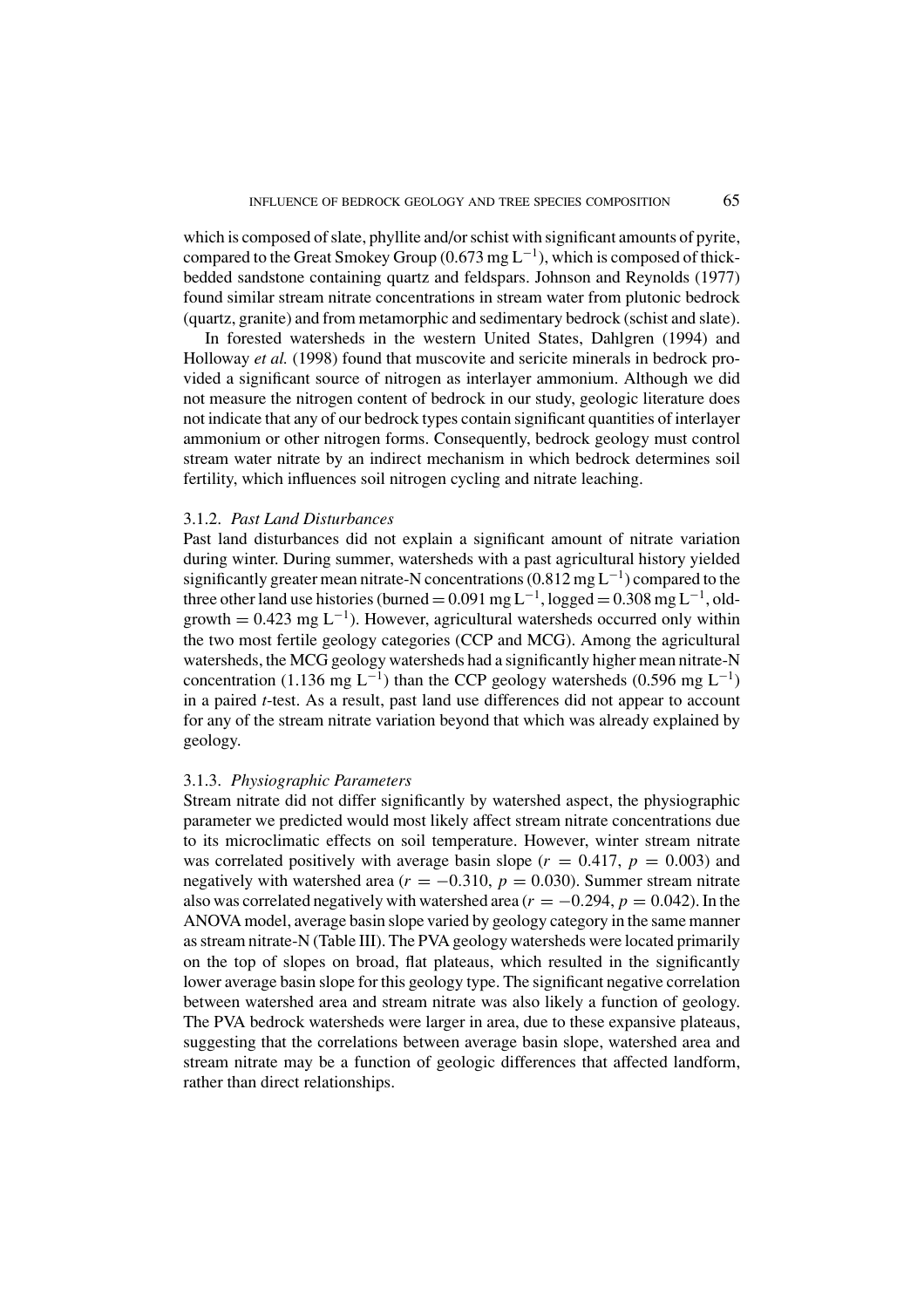## 3.1.4. *Vegetation*

One would expect vegetation to affect nitrate leaching primarily during the growing season. Summer stream nitrate concentrations were correlated positively with the mean watershed (riparian zone and mid-slope) basal area of sugar maple (*Acer saccharum* Marsh.), white ash (*Fraxinus americana* L.), and black locust (*Robinia pseudoacacia* L.) and negatively correlated with the mean watershed basal area of eastern hemlock (*Tsuga canadensis*L.) (Table IV). Riparian zone basal areas of each of the four species were correlated better with summer stream nitrate concentrations than mid-slope basal areas. This was likely due to the deeper and more fertile riparian soils having a greater influence on nitrogen cycling and transport compared to the mid-slope soils.

This study did not yield a significant correlation between red oak (*Quercus rubra* L.) and stream nitrate concentrations (Table IV), in contrast to studies by Lovett *et al.* (2000) in the Catskill Mountains of New York and Lewis and Likens (2000) in the Allegheny National Forest in northwestern PA. Lovett *et al.* (2000) analyzed nitrate concentrations from 39 streams and found the three lowest were from watersheds dominated by red oak; the five highest were from watersheds with no oaks. Lovett *et al.*'s (2000) study area was glaciated, resulting in relatively homogeneous soil fertility characteristics among the study watersheds. Thus, tree species composition will likely have a greater influence on nitrate leaching from these watersheds compared to our unglaciated study region. Lewis and Likens (2000) finding of low stream nitrate concentrations in watersheds containing red oak may be attributed to the relative abundance of acidic bedrock (Pottsville) in those Allegheny National Forest watersheds.

|                                | Summer stream nitrate concentrations |           |  |
|--------------------------------|--------------------------------------|-----------|--|
| Overstory species (basal area) | Correlation coefficient $(r)$        | $p$ value |  |
| Sugar maple                    | 0.411                                | 0.004     |  |
| <b>Black locust</b>            | 0.410                                | 0.004     |  |
| White ash                      | 0.305                                | 0.037     |  |
| Eastern hemlock                | $-0.282$                             | 0.055     |  |
| Red oak                        | 0.148                                | 0.319     |  |
| <b>Birch</b>                   | $-0.137$                             | 0.358     |  |
| American beech                 | $-0.104$                             | 0.486     |  |
| Red maple                      | $-0.096$                             | 0.521     |  |
| Black cherry                   | $-0.029$                             | 0.845     |  |
| Yellow poplar                  | $-0.028$                             | 0.854     |  |

TABLE IV

Pearson correlation coefficients between summer stream nitrate concentrations and mean watershed basal area of overstory species on 48 study watersheds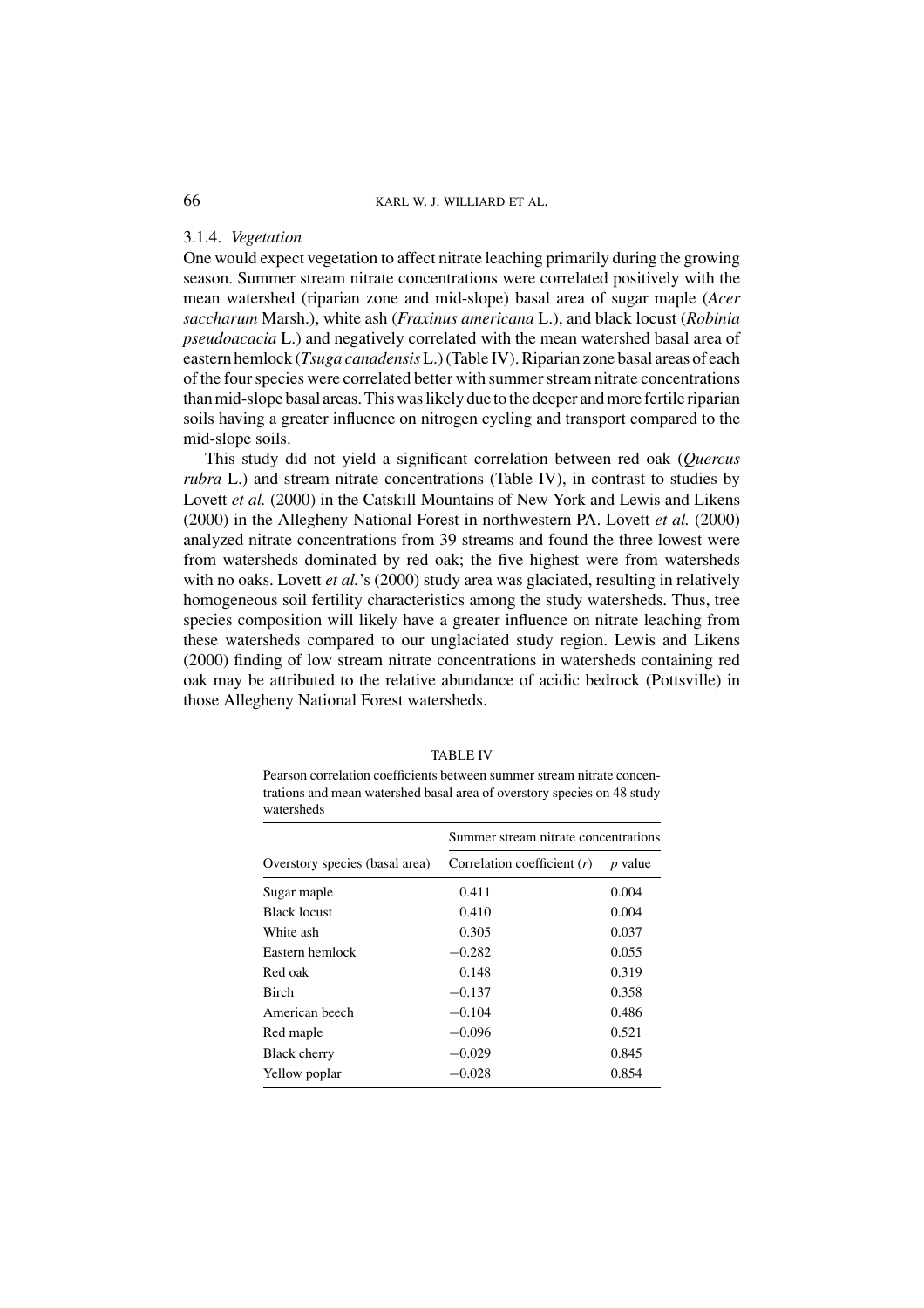Of the four species correlated with summer stream nitrate concentrations, sugar maple, white ash, and eastern hemlock each covaried with bedrock geology. The MCG, CCP, PVA geology watersheds had the highest, intermediate, and lowest mean watershed basal areas of both sugar maple and white ash, respectively. Sugar maple and white ash are usually more prevalent on relatively fertile sites (MCG) (Godman *et al.*, 1990; Schlesinger, 1990). Watersheds containing PVA geology had significantly greater mean basal area of eastern hemlock compared to watersheds with other geology types. Eastern hemlock is associated most commonly with acidic soils (Godman and Lancaster, 1990).

Of the tree species correlated with stream nitrate, only black locust occurrence was not related to bedrock geology. Black locust is one of the few eastern United States forest species that support symbiotic nitrogen fixation. Danso *et al.* (1995) estimated that field-grown black locust in Austria fixed 110 kg N ha−<sup>1</sup> per year. Nitrogen fixation rates in eastern United States forests may be even greater, since the growing season in the eastern United States is approximately 1–2 months longer than in Austria. In the southern Appalachians, Montagnini *et al.* (1986) found soils beneath black locust had greater mineralization and nitrification rates than surrounding soils under different vegetative cover, because of higher soil N pools. This can lead to greater soil solution nitrate concentrations underneath black locust stands (Montagnini *et al.*, 1986, 1991), and, as a result, higher stream nitrate concentrations. Therefore, the relative abundance of black locust on the study watersheds may help explain some of the additional variation in stream nitrate concentrations beyond that attributable to geology.

Black locust was found on 10 of the 48 watersheds inventoried for vegetation, but was a relatively minor stand component (2.9% of the total mean watershed basal area) of those 10 watersheds. While we did not measure soil or solution chemistry beneath black locust stands or individual trees, the significant correlation between the mean watershed basal area of black locust and stream nitrate concentrations indicates that black locust may have a significant secondary effect on stream nitrate at the watershed scale. Relatively high N-fixation rates by black locust (Danso *et al.*, 1995) may mean that even isolated stands of black locust can significantly increase nitrate leaching to streams. Stednick and Kern (1992) found that nitrate concentrations in stream water were greatest when another nitrogen-fixer, red alder (*Alnus rubra* Bong.) was abundant in the riparian zones that contributed stream water, even if alder did not cover a substantial portion of the watershed.

#### 3.1.5. *Soil Chemistry*

Summer stream nitrate concentrations were correlated significantly with organic and mineral soil exchangeable calcium  $(r = 0.438, p = 0.011)$ , pH  $(r = 0.374,$  $p = 0.032$ ), and C:N ratios ( $r = -0.401$ ,  $p = 0.021$ ) on 33 watersheds. Winter stream nitrate concentrations were correlated with organic and mineral soil %N  $(r = 0.397, p = 0.022)$  and C:N ratios  $(r = -0.398, p = 0.022)$ . All of these soil chemistry parameters affect N mineralization and nitrification rates, and thus,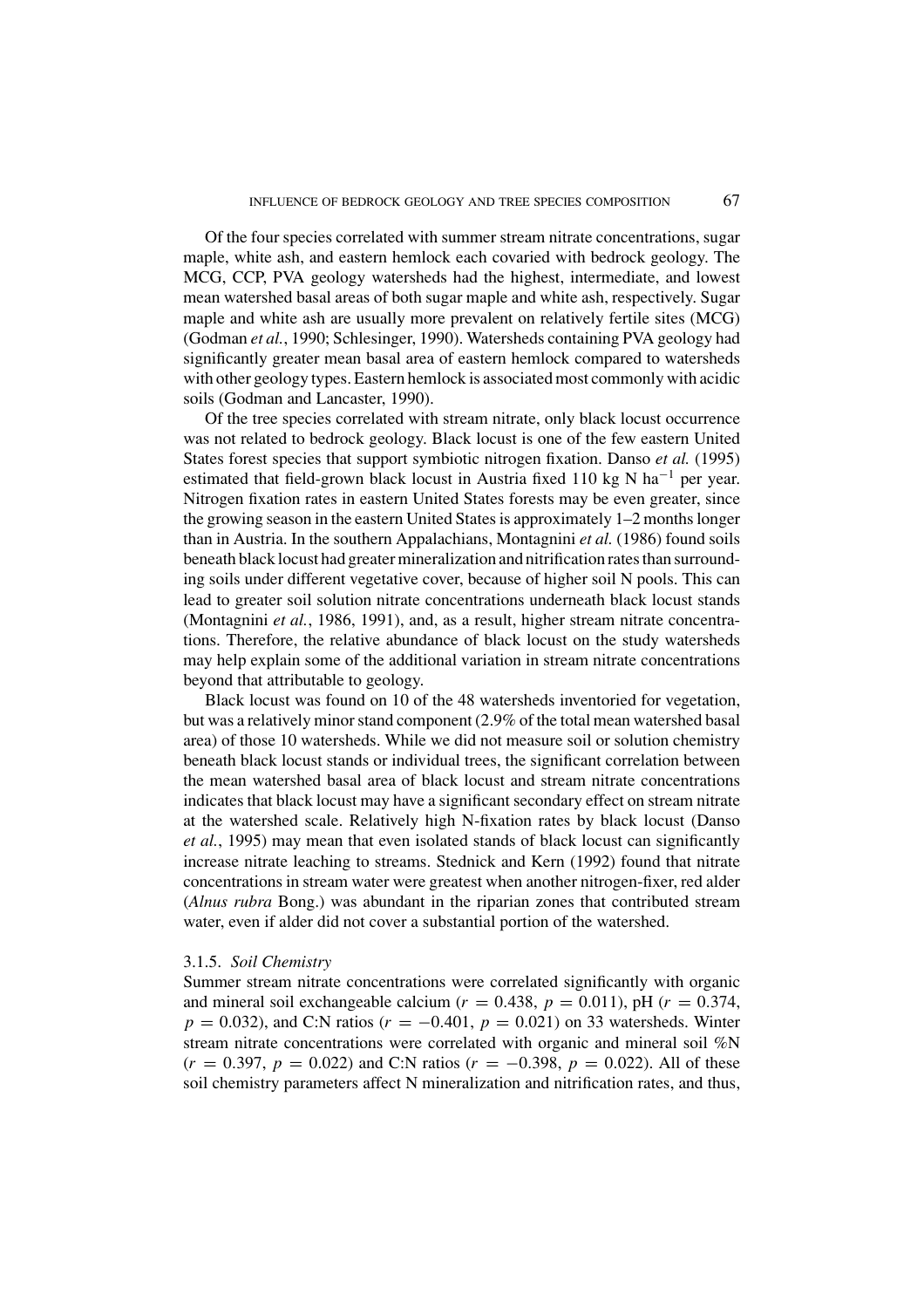nitrate leaching to streams (Norris *et al.*, 1991; Paul and Clark, 1996; Williard *et al.*, 1997; Gundersen *et al.*, 1998). Dise *et al.* (1998) and Gundersen *et al.* (1998) found that organic soil C:N ratios were correlated negatively with stream nitrate levels across a large number (111 and 33, respectively) of European forested watersheds. Lovett *et al.* (2002) showed also that organic soil C:N ratios were a significant predictor of stream nitrate concentrations from 39 forested watersheds in the Catskill region of New York, United States. High soil C:N ratios result in strong heterotrophic soil microbe demand for N, leaving less N available for nitrifying microbes and subsequent nitrate leaching (Riha *et al.*, 1986; Schimel and Firestone, 1989). Thus, at C:N ratios > 30, net immobilization of nitrogen usually occurs, while C:N ratios <20 generally result in net mineralization (Alexander, 1977). All the study watersheds had organic and mineral soil C:N ratios <30, with most  $\lt 20$ . The positive correlation between soil pH and stream nitrate was expected, given that decreases in soil pH have been shown to depress N mineralization and nitrification rates, especially at pH levels below 5.0 (Alexander, 1977; Paul and Clark, 1996).

Exchangeable calcium levels may affect inorganic nitrogen cycling rates beyond indirectly affecting acidity. Calcium is an essential element utilized in the structure and regulatory functions of bacterial cells (Norris *et al.*, 1991; Smith, 1995). Norris *et al.* (1991) reported that low calcium levels can limit the growth rates of several types of bacteria, including species of *Azotobacter*, the primary group of N-fixing bacteria. Thus, low calcium concentrations could limit N-fixation rates, reducing available N to nitrifying microbes. Low calcium also may directly limit the growth of *Nitrosomonas* and *Nitrobacter* bacteria and/or fungi responsible for nitrification.

Organic and mineral soil exchangeable calcium, pH, %N, and C:N ratios varied by geology category, in the same manner as stream nitrate-N concentrations (Table III). The PVA, CCP, and MCG geology categories generally had the lowest, intermediate, and highest Ca, pH, and %N, respectively in both organic and mineral soil. The only exception was that PVA geology watersheds had significantly higher %N in the organic soil than CCP geology watersheds (Table III), probably due to lower mineralization rates of N in the more acidic soils derived from the PVA bedrock. PVA, CCP, and MCG watersheds had the highest, intermediate, and lowest organic and mineral soil C:N ratios, respectively. Lower C:N ratios in the least acidic geology types (MCG) likely are due to more rapid decomposition and cycling of fresh litter.

#### 3.2. FERNOW 4 WATERSHED AND NITROGEN SATURATION

Our survey of 49 streams included Fernow 4, a watershed that has exported relatively high amounts of nitrate for the past two decades (Adams *et al.*, 1993). On Fernow 4, stream nitrate-N outputs  $(5.1 \text{ kg ha}^{-1})$  per year) are nearly equal to nitrate-N bulk deposition inputs  $(5.0 \text{ kg ha}^{-1})$  per year) and the stream nitrate outputs show little seasonal variation (Adams *et al.*, 1993; P. Edwards, personal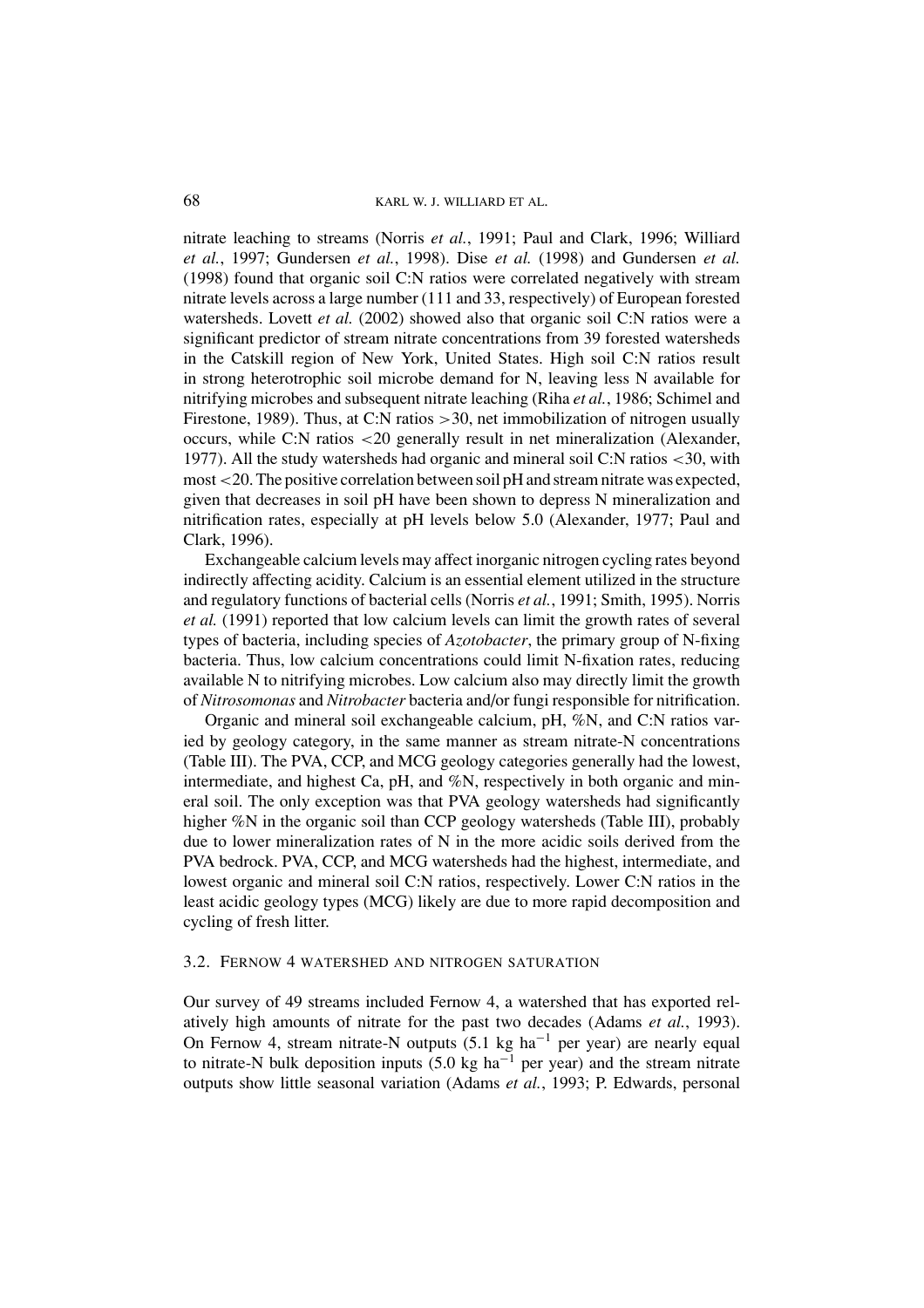communication), which are both indicators of nitrogen saturation (Peterjohn *et al.*, 1996; Gilliam *et al.*, 1996). Nitrogen saturation can be defined generally as a forest ecosystem condition where nitrogen is supplied in excess of microbial and vegetative demand (Agren and Bosatta, 1988; Aber *et al.*, 1989, 1998). In fact, Fernow 4 has been cited as the best example of a stage 2 nitrogen saturated watershed in the northeastern United States, since the watershed exhibits elevated year round nitrate concentrations (Stoddard, 1994; Peterjohn *et al.*, 1996; Fenn *et al.*, 1998).

Among CCP watersheds, Fernow 4 was at the high end of the distribution of stream nitrate concentrations. In the winter and summer baseflow surveys, Fernow 4 had the 11th and seventh highest stream nitrate-N concentration (0.731 and  $0.770$  mg L<sup>-1</sup>, respectively) of the 49 and 48 watersheds sampled. Given the number of watersheds that had greater stream nitrate concentrations than Fernow 4, nitrogen saturation may be more prevalent in the mid-Appalachian region than previously thought. Williard *et al.* (2003) conducted more localized summer and fall stream nitrate surveys of forested watersheds within 10 km of Fernow 4 and found that nearly half of the 27 streams sampled had greater stream nitrate concentrations than Fernow 4, suggesting that nitrogen saturation is a relatively common condition within that locality.

## 3.3. PREDICTING STREAM NITRATE CONCENTRATIONS

Maximum  $R^2$  stepwise regression models containing geology dummy variables  $(PVA = 1, CCP = 2, MCG = 3)$ , land use dummy variables (burned = 1, agricultural  $= 2$ , logged  $= 3$ , old-growth  $= 4$ ), organic and mineral soil chemistry, vegetation, and physiographic parameters were constructed to determine which factors best predicted winter and summer stream nitrate concentrations. Geology categories were arranged from high to low acidity. Land uses were arranged from most severe to least severe historical disturbance. Geology dummy variables were the first parameters to enter the stepwise regressions of winter and summer stream nitrate. The geology dummy variables alone explained 49% of the variation in winter stream nitrate-N concentrations (Figure 3). Excluding parameters correlated with geology (soil chemistry, physiographic parameters, and some vegetation types), no other variables were significant additions to the regression model.

Three watersheds (East Fork, West Fork, and Accident Run) in Figure 3 may be termed outlier points, since their nitrate-N concentrations were greater than two standard deviations from the mean of their geology category. These watersheds were on the high end of the stream nitrate distributions within the PVA and CCP geology categories. Accident Run, in the CCP geology category, was a past agricultural watershed, indicating that past farming may affect nitrate leaching on individual watershed basis. The two outlier watersheds in the PVA geology category were both old-growth watersheds, suggesting that stand age also may be important in explaining stream nitrate concentrations from individual watersheds.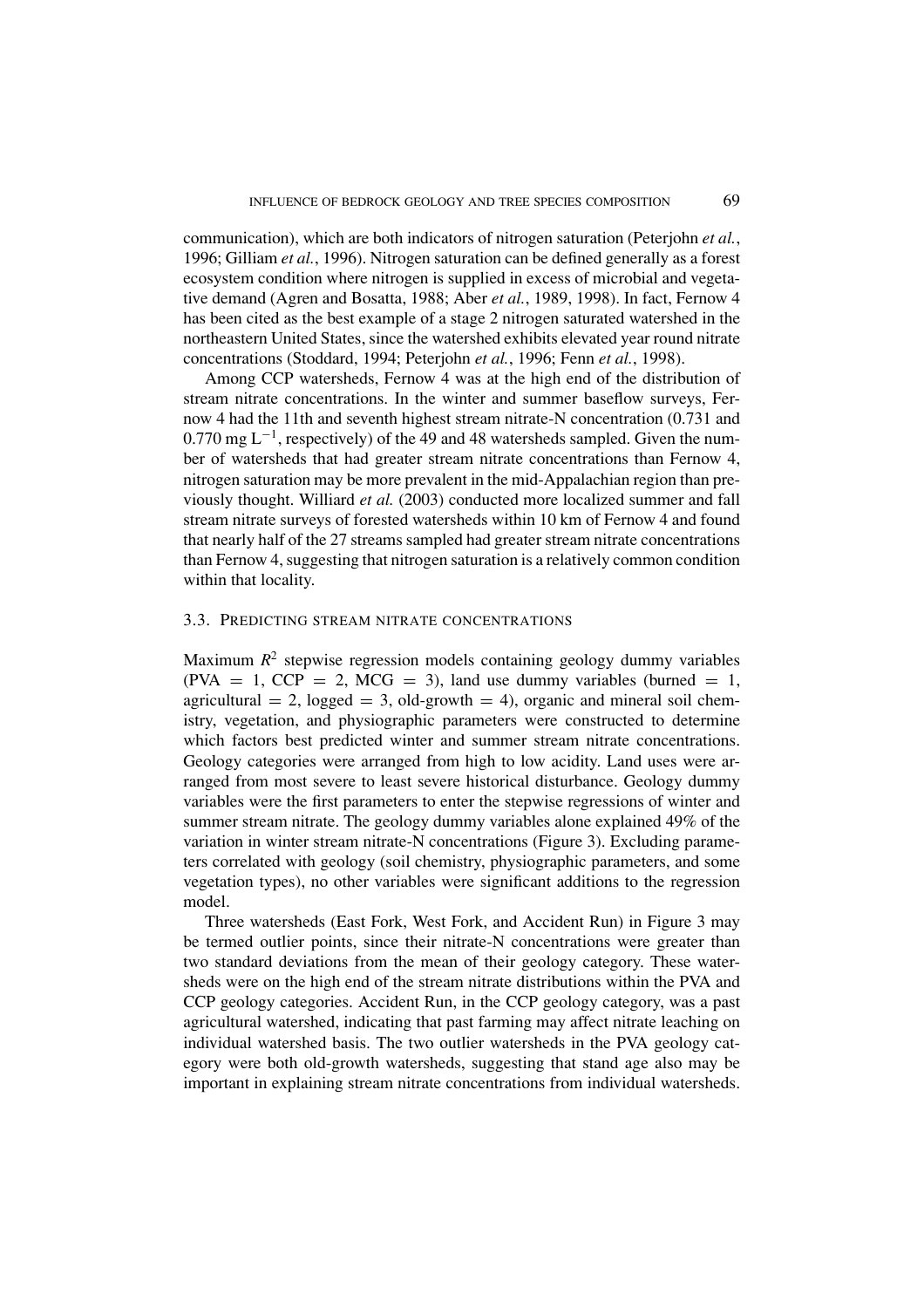

*Figure 3.* Winter stream nitrate-N concentrations versus the three geology categories.

Also, the three outlier watersheds were all south-facing. South-facing watersheds receive more solar radiation, resulting in higher soil temperatures that may stimulate N-mineralization and nitrification rates, and consequently, nitrate leaching. Thus, high nitrate leaching rates on the outlier watersheds may be due partially to watershed aspect. Average basin slope and dominant overstory vegetation did not show any consistent relationships among the three outlier watersheds.

One could argue that soil chemistry differences are a more direct cause of stream nitrate variation than geology. Parameters such as C:N ratios and soil pH have been shown to directly affect the nitrate production in the soil and, thus, are more responsible for differences in nitrate leaching to streams. Soil pH was not a significant parameter in any winter regression models. When only organic and mineral soil chemistry parameters were included in a stepwise regression model for winter stream nitrate, C:N ratios explained the most variation (16%) in stream nitrate. The best two-parameter model included C:N ratios and %N, which together explained 29% of the variation in winter stream nitrate. Neither of these soil chemistry based models approached the predictive power of the geology model for winter stream nitrate (49%). This may be a function of geology being more accurately represented within the large regional scope of the study, compared to soil chemistry, which varies significantly at the micro-scale.

Summer stream nitrate predictions yielded similar results. In a stepwise regression, geology explained the most variation (32%) in stream nitrate. Basal area of black locust joined geology in a significant two-variable model, explaining 40% of the variation in summer stream nitrate (Figure 4). Black locust, a nitrogen fixing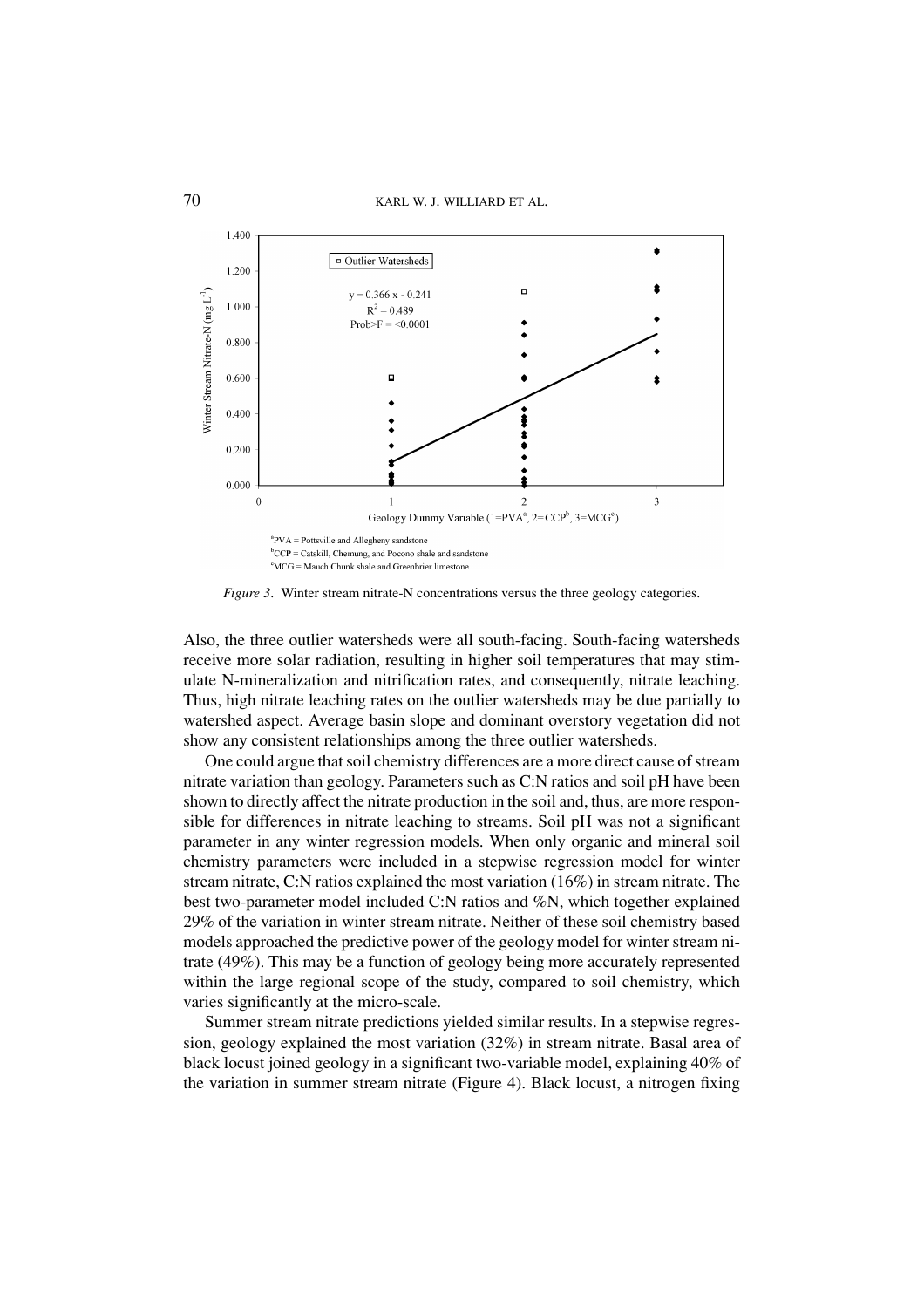

*Figure 4*. Summer stream nitrate-N concentrations versus the three geology categories and the basal area of black locust.

species, had an additional effect on nitrate leaching beyond the effects of geology, since it was not related to differences in geology.

Organic and mineral soil chemistry parameters did not predict summer stream nitrate concentrations as well as geology. Of the soil chemistry variables, exchangeable soil calcium was the single soil factor that explained the most variation (19%) in summer stream nitrate. The best two-parameter soil chemistry model included C:N ratios and mineralized phosphorus, which together explained 27% of the variation.

There are several factors that were not assessed in this study that could potentially account for some of the unexplained variation in stream nitrate concentrations including differences in denitrification, in-stream N processing, and insect defoliation among the study watersheds. Riparian denitrification rates can be highly variable within a watershed and among watersheds, given differences groundwater flow paths and labile carbon sources (Cooper, 1990; Hill *et al.*, 2000). Nitrogen uptake and retention in streams can be related to a variety of factors that differ among headwater streams including the amount of woody debris, leaf litter inputs, and shading (Vannote *et al.*, 1980; Mullholland *et al.*, 2000). Insect defoliations have been shown to significantly increase stream nitrate concentrations in the short-term (Swank *et al.*, 1981; Eshleman *et al.*, 1998), but may result in lower stream nitrate concentrations in the long term (Drohan and DeWalle, 2002).

# **4. Conclusions**

We found bedrock geology to be the best predictor of summer and winter stream nitrate concentrations from 49 mid-Appalachian forested watersheds. Soil chemical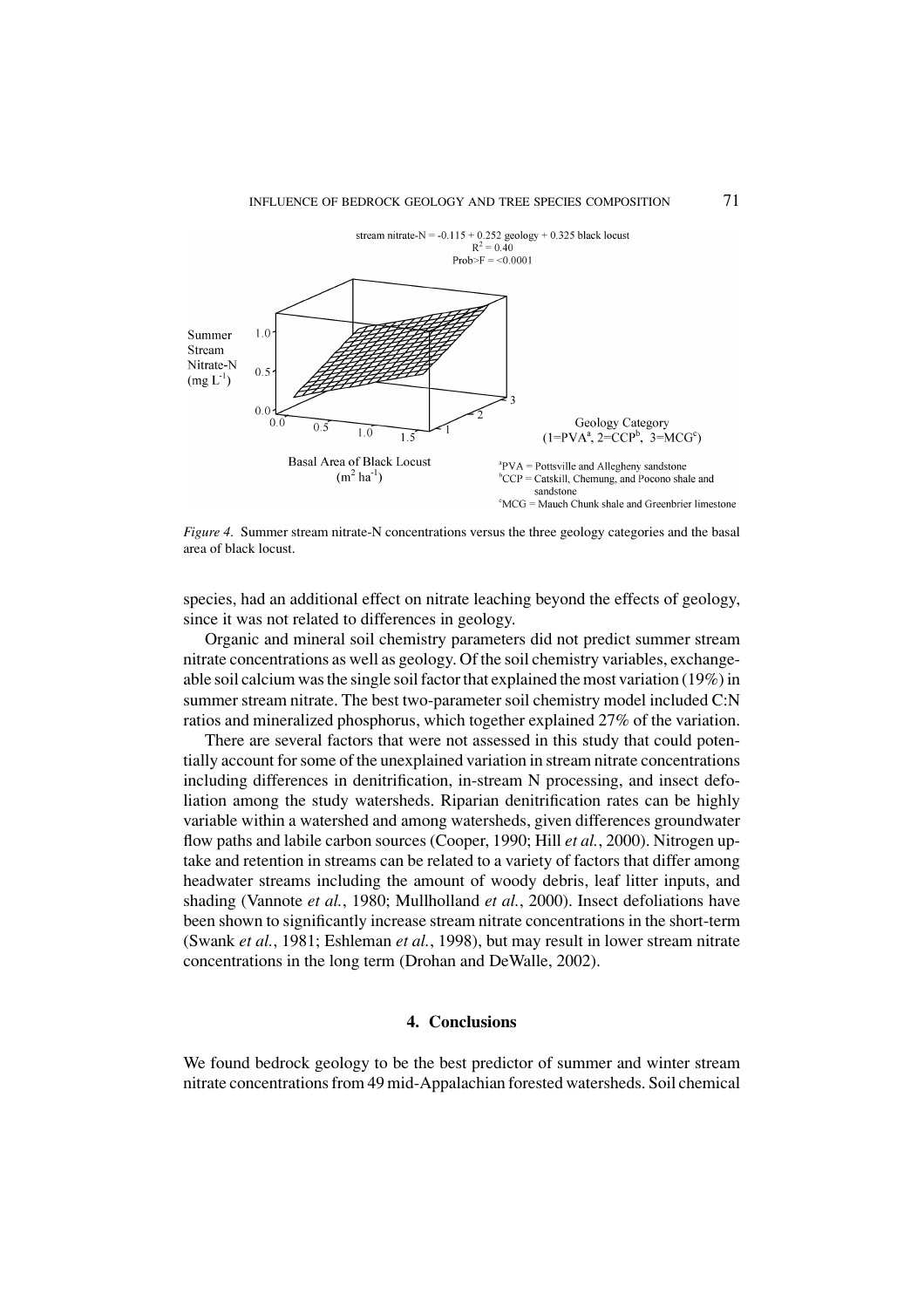72 KARL W. J. WILLIARD ET AL.

parameters (pH, Ca, P, %N, and C:N) were not as important in explaining stream water nitrate. This may be because geology is more accurately mapped regionally than soils, and geologic chemistry is not as spatially variable as soil chemistry. The basal area of black locust, a nitrogen fixer, was a significant secondary predictor of summer stream nitrate. While black locust trees were not widely distributed, their presence in the riparian zone or in streamflow contributing areas appears to be sufficient to affect stream nitrate during the growing season. On an individual watershed basis, past land disturbances (agriculture) and stand age (old-growth) may be important in explaining stream nitrate concentrations. The portion of unexplained variation in stream nitrate concentrations may be attributed to differences in denitrification, hydrologic flow paths, in-stream N processing, and insect defoliation among the watersheds, which were not measured in this study and are difficult to assess at a regional scale. Our findings suggest that bedrock geology is an important factor to consider when explaining stream nitrate variation from forested watersheds, especially in unglaciated regions.

### **Acknowledgments**

The authors would like to thank Pete Sharpe, Kevin McGuire, John Smith, Mike Gockley, Brandon Schreffler, and Patty Craig for assisting with field data collection. Thanks also go to Frederica Wood from the Fernow Experimental Forest and Linda White formally with the Monongahela National Forest; Paul Lilja, Dave Williams, and James Pflieger with the PA DCNR, Bureau of Forestry; Lysle Sherwin formerly with the Loyalhanna Watershed Association; Brent Pence with the Allegheny National Forest office; and Jeff Kochel with International Paper for help with watershed selection. William Sharpe, Peter Deines and Jon Chorover provided valuable comments on this manuscript. This research was supported by funds from the USDA Forest Service, Northeastern Experiment Station, Parsons, WV, and the USDA Water Science Fellowship program.

#### **References**

- Aber, J. D., Nadelhoffer, K. J., Steudler, P. and Melillo, J. M.: 1989, 'Nitrogen saturation in northern forest ecosystems', *Bioscience* **39**, 378–387.
- Aber, J. D., McDowell, W., Nadelhoffer, K., Magill, A., Berntson, G., Kamakea, M., McNulty, S., currie, W., Rustad, L. and Fernandez, I.: 1998, 'Nitrogen saturation in northern forest ecosystems: Hypotheses revisited', *Biosciences* **48**, 921–934.
- Aber, J. D., Goodale, C. L., Ollinger, S. V., Smith, M., Magill, A. H., Martin, M. E., Hallett, R. A. and Stoddard, J. L.: 2003, 'Is nitrogen deposition altering the nitrogen status of northeastern forests?', *Bioscience* **53**, 375–389.
- Adams, M. B., Edwards, P. J., Wood, F. and Kochenderfer, J. N.: 1993, 'Artificial watershed acidification on the Fernow Experimental Forest, USA', *J. Hydrol.* **150**, 505–519.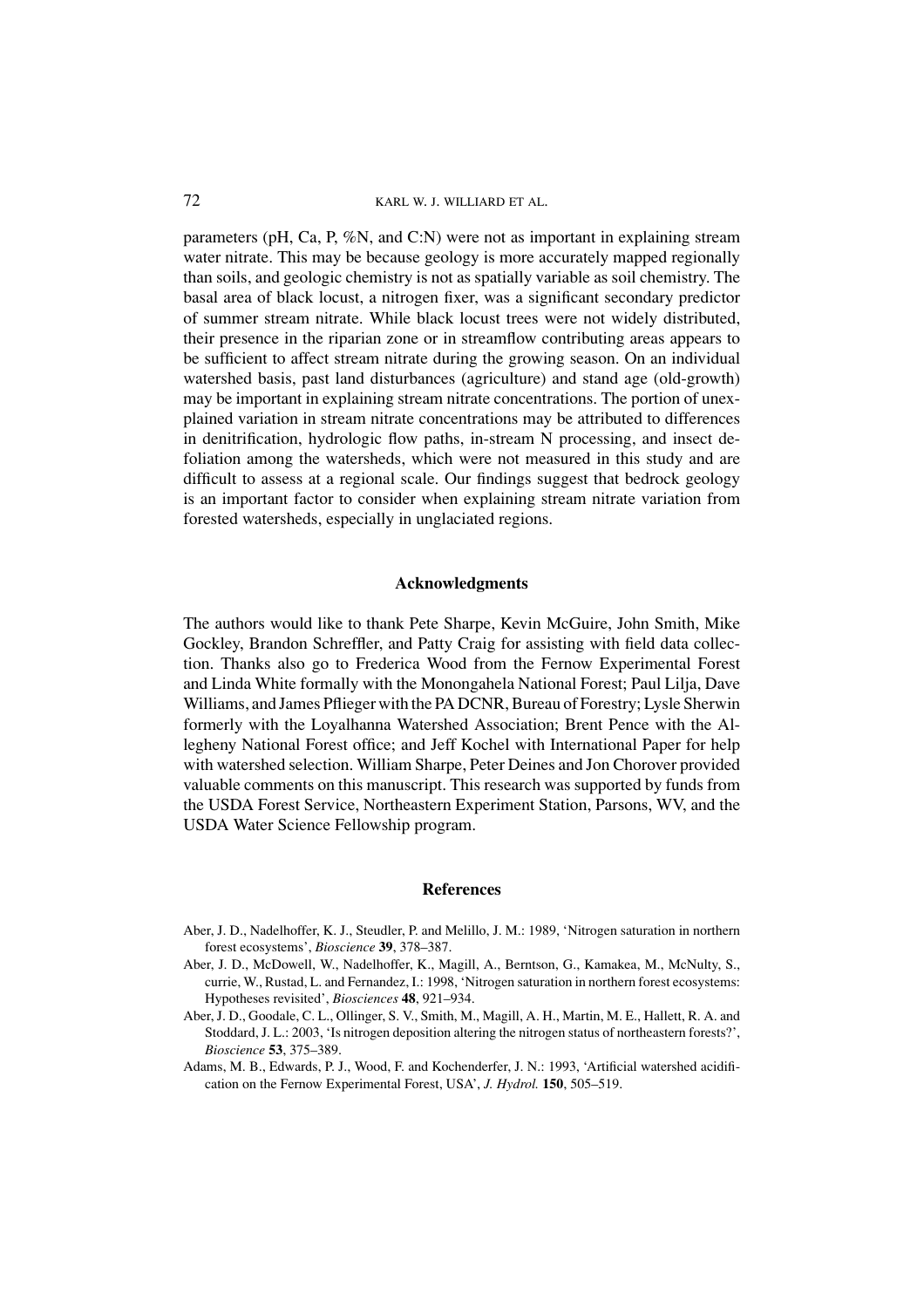Agren, G. I. and Bosatta, E.: 1988, 'Nitrogen saturation of terrestrial ecosystems', *Environ. Pollut*. **54**, 185–197.

Alexander, M.: 1977, *Introduction to Soil Microbiology*, Wiley, New York, 467 pp.

- Alriksson, A. and Olsson, M. T: 1995, 'Soil changes in different age classes of Norway Spruce (*Picea abies* (L.) Karst.) on afforested farmland', *Plant Soil* **168**–**169**, 103–110.
- American Public Health Association: 1995, *Standard Methods for the Examination of Water and Wastewater*, American Public Health Association, Washington, DC, pp. 481–489, 495– 496.
- Baccanti, M., Magni, P., Oakes, W., Lake, J. and Szakas, T.: 1993, 'Application of an organic elemental analyzer for the analysis of nitrogen, carbon, and sulfur in soils', *Am. Environ. Lab*. **5**, 16–17.
- Berg, T. M. and Dodge, C. M.: 1981, *Atlas of Preliminary Geologic Quadrangle Maps of Pennsylvania (Map 61)*, Pennsylvania Geologic Survey, Harrisburg, PA, USA.
- Binkley, D. and Valentine, D.: 1991, 'Fifty-year biogeochemical effects of green ash, white pine, and Norway Spruce in a replicated experiment', *For. Ecol. Manage.* **40**, 13–25.
- Compton, J. E. and Boone, R. D.: 2000, 'Long-term impacts of agriculture on soil carbon and nitrogen in New England forests', *Ecology* **81**, 2314–2330.
- Cooper, A. B.: 1990, 'Nitrate depletion in the riparian zone and stream channel of a small headwater catchment', *Hydrobiology* **202**, 13–26.
- Dahlgren, R. A.: 1994, 'Soil acidification and nitrogen saturation from weathering of ammonium bearing rock', *Nature* **368**, 838–840.
- Dahlgren, R. A. and Driscoll, C. T.: 1994, 'The effects of whole-tree clearcutting on soil processes at the Hubbard Brook Experimental Forest, New Hampshire, USA', *Plant Soil* **158**, 239–262.
- Danso, S. K. A., Zapapta, F. and Awonaike, K. O.: 1995, 'Measurement of biological  $N_2$  fixation in field-grown *Robinia pseudoacacia* L.', *Soil Biol. Biochem*. **27**, 415–419.
- DeWalle, D. R. and Pionke, H. B.: 1996, 'Nitrogen export from forest land in the Chesapeake Bay region', in *Proceedings of the 1994 Chesapeake Bay Research Conference*, Edgewater, MD, USA, pp. 649–655.
- DeWalle, D. R., Dinicola, R. S. and Sharpe, W. E.: 1987, 'Predicting baseflow alkalinity as an index to episodic stream acidification and fish presence', *Water Resources Bull*. **23**, 29–35.
- Dise, N. B. and Wright, R. F.: 1995, 'Nitrogen leaching from European forests in relation to nitrogen deposition', *Forest Ecol. Manage*. **71**, 153–161.
- Dise, N. B., Matzner, E. and Forsius, M.: 1998, 'Evaluation of organic horizon C:N ratio as an indicator of nitrate leaching in conifer forests across Europe', *Environ. Pollut*. **102**, 453–456.
- Drohan, P. J. and DeWalle, D. R.: 2002, 'Defoliation and atmospheric deposition influences on spring baseflow chemistry in 56 Pennsylvania mixed land-use watersheds', *Water Air Soil Pollut.* **133**, 31–48.
- Edwards, P. J., Williard, K. W. J. and Kochenderfer, J. N.: 2004, 'Sampling considerations for establishment of baseline loadings from forested watersheds for TMDL application', *Environ. Monitor. Assess*. **98**, 201–223.
- Eshleman, K. N., Morgan, R. P., II, Webb, J. R., Deviney, F. A. and Galloway, J. N.: 1998. 'Temporal patterns of nitrogen leakage from mid-Appalachian forested watersheds: Role of insect defoliation', *Water Resources Res.* **34**, 2005–2116.
- Fenn, M. E., Poth, M. A., Aber, J. D., Baron, J. S., Bormann, B. T., Johnson, D. W., Lemly, A. D., McNulty, S. G., Ryan, D. F. and Stottlemyer, R.: 1998, 'Nitrogen excess in North American ecosystems: Predisposing factors, ecosystem responses, and management strategies', *Ecol. Appl*. **8**, 706–733.
- Gagnon, J. D.: 1965, 'Nitrogen deficiency in the York River burn, Gaspe, Quebec', *Plant Soil* **23**, 49–59.
- Gilliam, F. S., Adams, M. B. and Yurish, B. M.: 1996, 'Ecosystem nutrient responses to chronic nitrogen inputs at Fernow Experimental Forest, West Virginia', *Can. J. For. Res.* **26**, 196–205.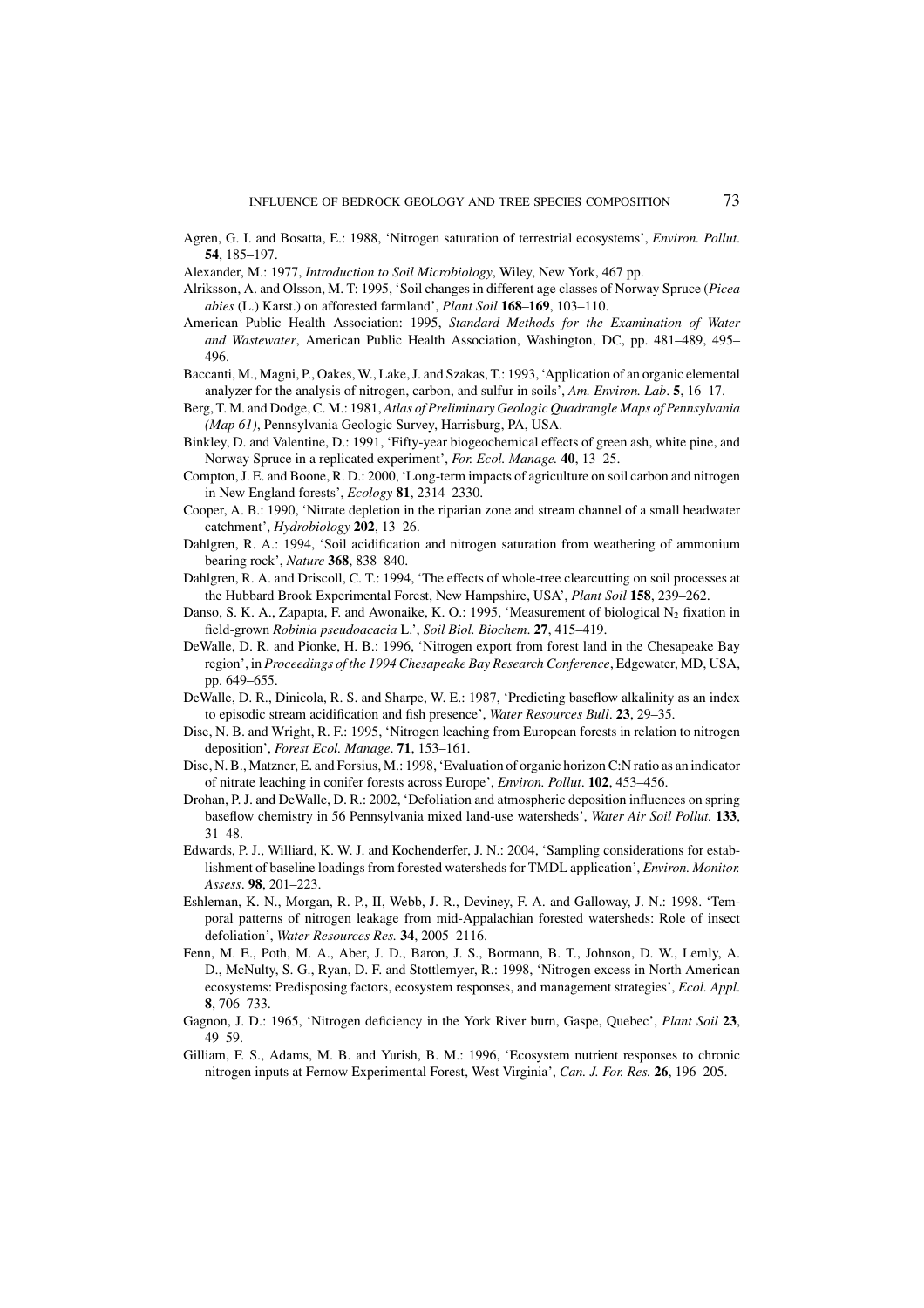- Godman, R. M. and Lancaster, K.: 1990, '*Tsuga canadensis* (L.) Carr. Eastern hemlock', in R. M. Burns and B. H. Honkala (technical coordinators), *Silvics of North America: 1. Conifers. Agriculture Handbook 654*, vol. 2, USDA Forest Service, Washington, DC, pp. 604– 612.
- Godman, R. M., Yawney, H. W. and Tubbs, C. H.: 1990, '*Acer saccharum* Marsh. Sugar maple', in R. M. Burns and B. H. Honkala (technical coordinators), *Silvics of North America: 2. Hardwoods. Agriculture Handbook 654*, vol. 2, USDA Forest Service, Washington, DC, pp. 78–91.
- Goodale, C. L. and Aber, J. D.: 2001, 'The long-term effects of land-use history on nitrogen cycling in northern hardwood forests', *Ecol. Appl*. **11**, 253–267.
- Goodale, C. L., Aber, J. D. and McDowell, W. H.: 2000, 'The long-term effects of disturbance on organic and inorganic nitrogen export in the White Mountains, New Hampshire', *Ecosystems* **3**, 433–450.
- Goyne, K. W.: 1998, 'Comparisons of soil solution chemistry and quantity from soil formed on contrasting geologic units', *M.S. Thesis*, Pennsylvania State University, State College, PA, USA, 230 pp.
- Grier, C. C.: 1975, 'Wildfire effects on nutrient distribution and leaching in a coniferous ecosystem', *Can. J. For. Res.* **5**, 599–607.
- Gundersen, P., Callesen, I. and de Vries, W.: 1998, 'Nitrate leaching in forested ecosystems is related to forest floor C:N Ratios', *Environ. Pollut.* **102**, 403–407.
- Hill, A. R., Devito, K. J., Campagnola, S. and Sanmugadas, K.: 2000, 'Subsurface denitrification in a forest riparian zone: Interactions between hydrology and supplies of nitrate and organic carbon', *Biogeochemistry* **51**, 193–223.
- Holloway, J. M., Dahlgren, R. A., Hansen, B. and Casey, W. H.: 1998, 'Contributions of bedrock nitrogen to high nitrate concentrations in stream water', *Nature* **395**, 785–788.
- Hornbeck, J. W. and Lawrence, G. B.: 1996, 'Eastern forest fires can have long-term impacts on nitrogen cycling', in *Proceedings of the 1996 Society of American Foresters Convention, Diverse Forests, Abundant Opportunities, and Evolving Realities*, Albuquerque, NM, USA, November 1996, pp. 435–436.
- Hornbeck, J. W., Martin, C. W., Pierce, R. S., Bormann, F. H., Likens, G. E. and Eaton, J. S.: 1987, 'The northern hardwood ecosystem: Ten years of recovery from clearcutting', USDA Forest Service, Northeastern Forest Experiment Station, NE-RP-596.
- Huttl, R. F. and Schaaf, W.: 1995, 'Nutrient supply of forest soils in relation to management and site history', *Plant Soil* **168–169**, 31–41.
- Johnson, A. H. and Reynolds, R. C., Jr.: 1977, 'Chemical character of headwater streams in Vermont and New Hampshire', *Water Resources Res.* **13**, 469–473.
- Johnson, D. W. and Lindberg, S. E. (eds): 1992, *Atmospheric Deposition and Forest Nutrient Cycling*, Ecological Studies 91, Springer-Verlag, New York, 707 pp.
- Lewis, G. P. and Likens, G. E.: 2000, 'Low stream nitrate concentrations associated with oak forests on the Allegheny High Plateau of Pennsylvania', *Water Resources Res*. **36**, 3091–3094.
- Lovett, G. M., Weathers, K. C. and Sobczak, W. V.: 2000, 'Nitrogen saturation and retention in forested watersheds of the Catskill Mountains, New York', *Ecol. Appl.* **10**, 73–84.
- Lovett, G. M., Weathers, K. C. and Arthur, M. A.: 2002, 'Control of nitrogen loss from forested watersheds by soil carbon: nitrogen ratio and tree species composition', *Ecosystems* **5**, 712– 718.
- Lynch, J. A. and Corbett, E. S.: 1991, 'Long-term implications of forest harvesting on nutrient cycling in Central Hardwood Forests', in L. H. McCormick and K. W. Gottschalk (eds), *Proceedings of the Eighth Central Hardwood Forest Conference*, USDA Forest Service, Northeastern Forest Experiment Station, General Technical Report NE-148, pp. 500–518.
- Maryland Geological Survey: 1953, 'Geologic map of Garrett County, Maryland', Baltimore, MD, USA.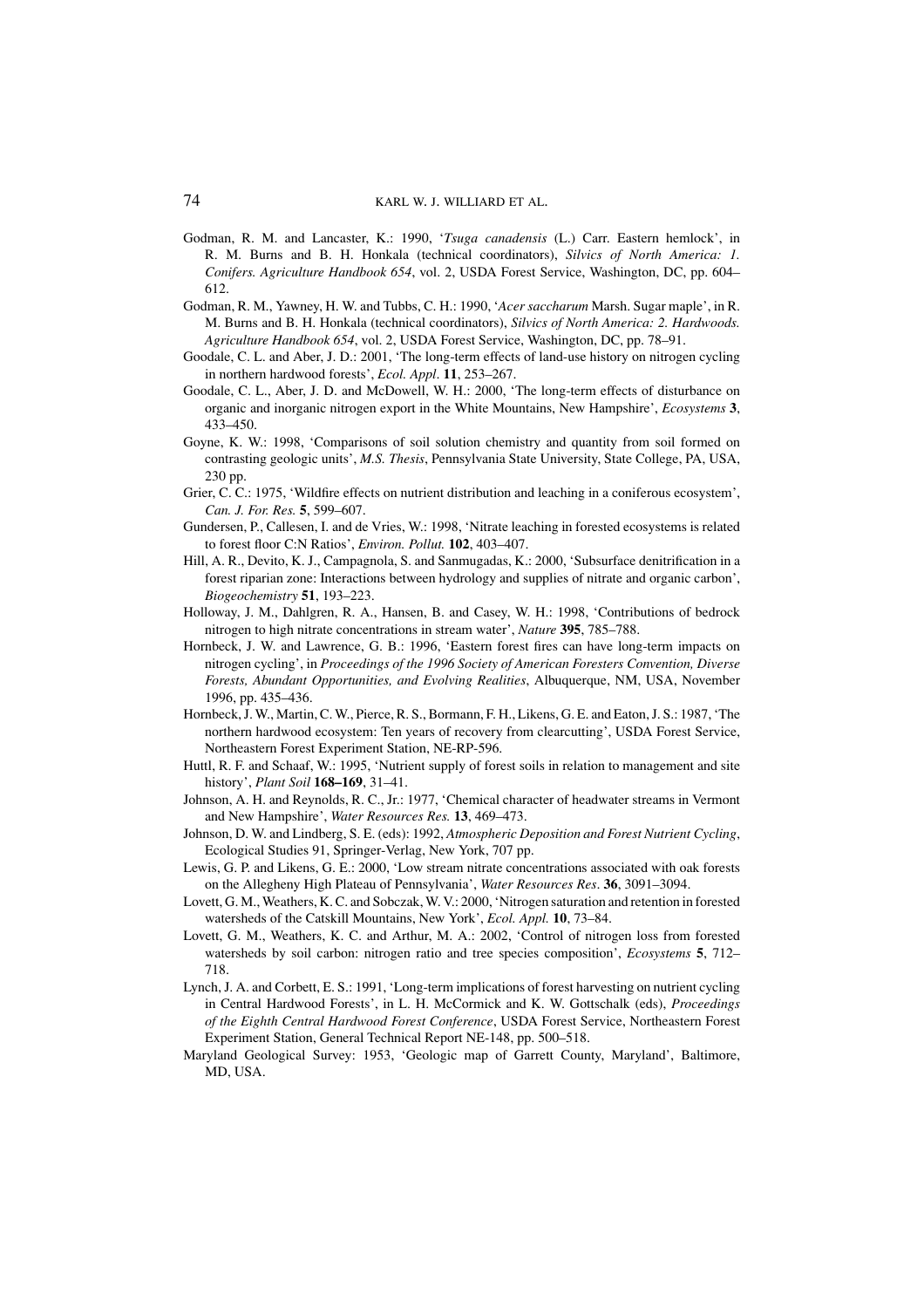- Montagnini, F., Haines, B., Boring, L. and Swank, W.: 1986 'Nitrification potentials in early successional black locust and in mixed hardwood forest stands in the Southern Appalachians, USA', *Biogeochemistry* **2**, 197–210.
- Montagnini, F., Haines, B. and Swank, W. T.: 1991, 'Soil solution chemistry in black locust, pine/mixed-hardwoods and oak/hickory forest stands in the Southern Appalachians, USA', *For. Ecol. Manage*. **40**, 199–208.
- Mulholland, P. J., Tank, J. L. Sanzone, D. M., Wollheim, W. M., Peterson, B. J., Webster, J. R. and Meyer, J. L.: 2000, 'Nitrogen cycling in a forest stream determined by a  $15N$  tracer addition', *Ecol. Monogr.* **70**, 471–493.
- Noether, G. E.: 1991, *Introduction to Statistics: The Nonparametric Way*, Springer-Verlag, New York, 414 pp.
- Norris, V., Chen, M., Goldberg, M., Voskuil, J., McGurk, G. and Holland, I. B.: 1991, 'Calcium in bacteria: A solution to which problem?' *Mol. Microbiol*. **5**, 775–778.
- Ollinger, S. V., Smith, M. L., Martin, M. E., Hallet, R. A., Goodale, C. L. and Aber, J. D.: 2002, 'Regional variation in foliar chemistry and N cycling among forests of diverse history and composition', *Ecol.* **83**, 339–355.
- Pardo, L. H., Driscoll, C. T. and Likens, G. E.: 1995, 'Patterns of nitrate loss from a chronosequence of clear-cut watersheds', *Water Air Soil Pollut.* **85**, 1659–1664.
- Paul, E. A. and Clark, F. E. (eds): 1996, *Soil Microbiology and Biochemistry*, Academic Press, San Diego, CA, USA, 340 pp.
- Peterjohn, W. T., Adams, M. B. and Gilliam, F. S.: 1996, 'Symptoms of nitrogen saturation in two Central Appalachian hardwood forest ecosystems', *Biogeochemistry* **35**, 507–522.
- Ponce, S. L., Sundeen, K. D. and Striffler, W. D.: 1979, 'Effect of selected geology-soil complexes on water quality of the Little Black Fork Creek', Report to USDA Forest Service, Northeast Forest Experiment Station, 96 pp.
- Raison, R. J.: 1979, 'Modification of the soil environment by vegetation fires, with particular reference to nitrogen transformations: A review', *Plant Soil* **51**, 73–108.
- Reger, D. B.: 1923, *Tucker County, West Virginia*, Geological Survey, Wheeling News Litho. Co., Wheeling, WV, USA.
- Reger, D. B.: 1931, *Randolph County, West Virginia*, Geological Survey, West Virginia University, Morgantown, WV, USA.
- Riha, S. J., Campbell, G. S. and Wolfe, J.: 1986, 'A model of competition for ammonium among heterotrophs, nitrifiers, and roots', *Soil Sci. Soc. Am. J*. **50**, 1463–1466.
- Ross, D.: 1995, 'Recommended methods for determining soil cation exchange capacity', in J. T. Sims and A. Wolf (eds), *Recommended Soil Testing Procedures for the Northeastern United States*, Northeast Regional Bulletin #493, Agricultural Experiment Station, University of Delaware, Newark, DE, USA, pp. 57–62.
- SAS Institute Inc.: 1985, *SAS User's Guide: Statistics, Version Fifth Edition*, SAS Institute Inc. Cary, NC, USA, 956 pp.
- Schimel, J. P. and Firestone, M. K.: 1989, 'Nitrogen incorporation and flow through a coniferous forest soil profile', *Soil Sci. Soc. Am. J*. **53**, 779–784.
- Schlesinger, R. C.: 1990, '*Fraxinus americana* L. White ash', in R. M. Burns and B. H. Honkala (technical coordinators), *Silvics of North America: 2. Hardwoods. Agriculture Handbook 654*, vol. 2, USDA Forest Service, Washington, DC, pp. 333–338.
- Silsbee, D. G. and Larson G. L.: 1982, 'Water quality of streams in the Great Smoky Mountains National Park', *Hydrobiology* **89**, 97–115.
- Sims, J. T. and Eckert, D.: 1995, 'Recommended Soil pH and Lime Requirement Test' in J. T. Sims and A. Wolf (eds), *Recommended Soil Testing Procedures for the Northeastern United States*, Northeast Regional Bulletin #493, Agricultural Experiment Station, University of Delaware, Newark, DE, USA.